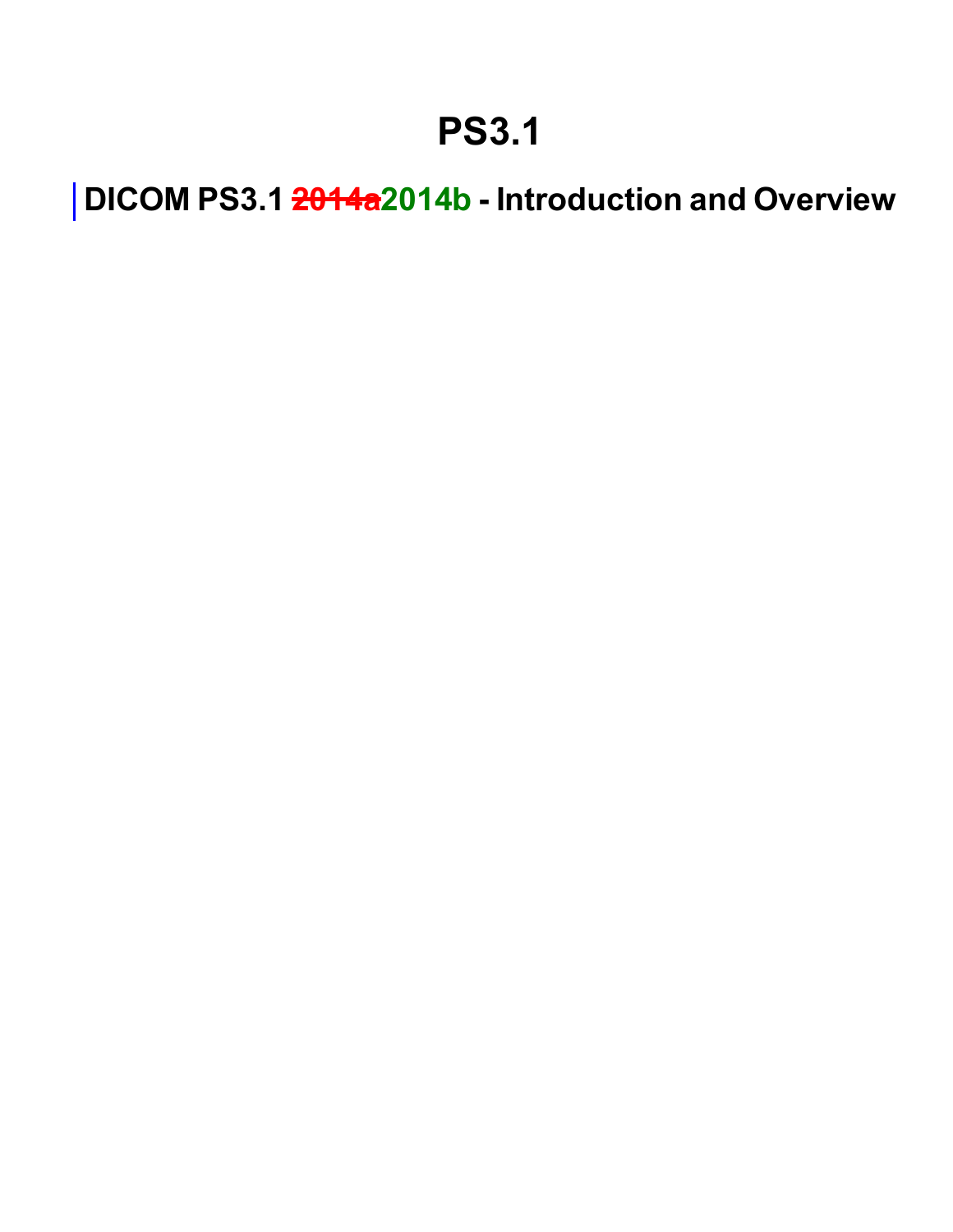### **PS3.1: DICOM PS3.1 2014a2014b - Introduction and Overview**

Copyright © 2014 NEMA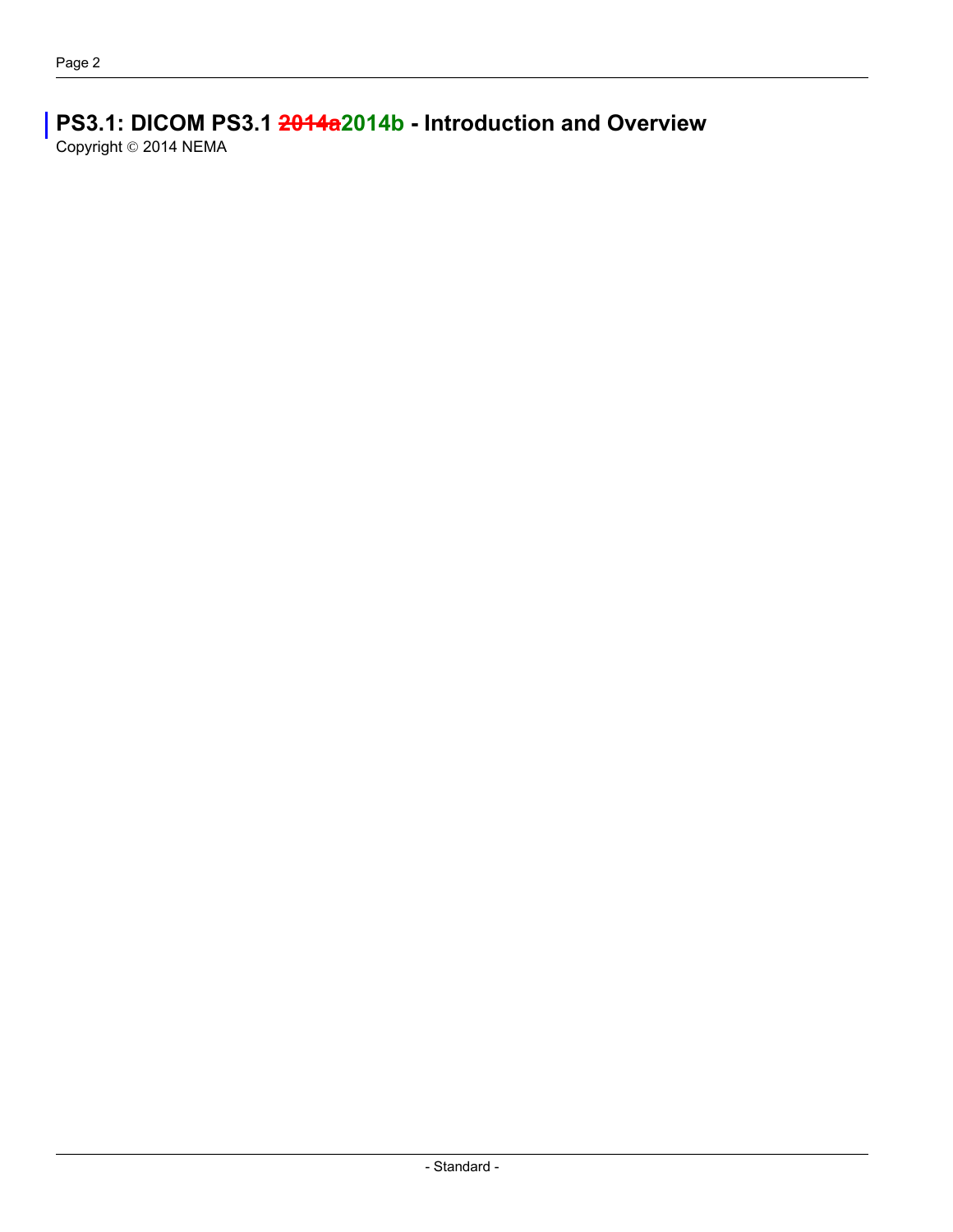### **Table of Contents**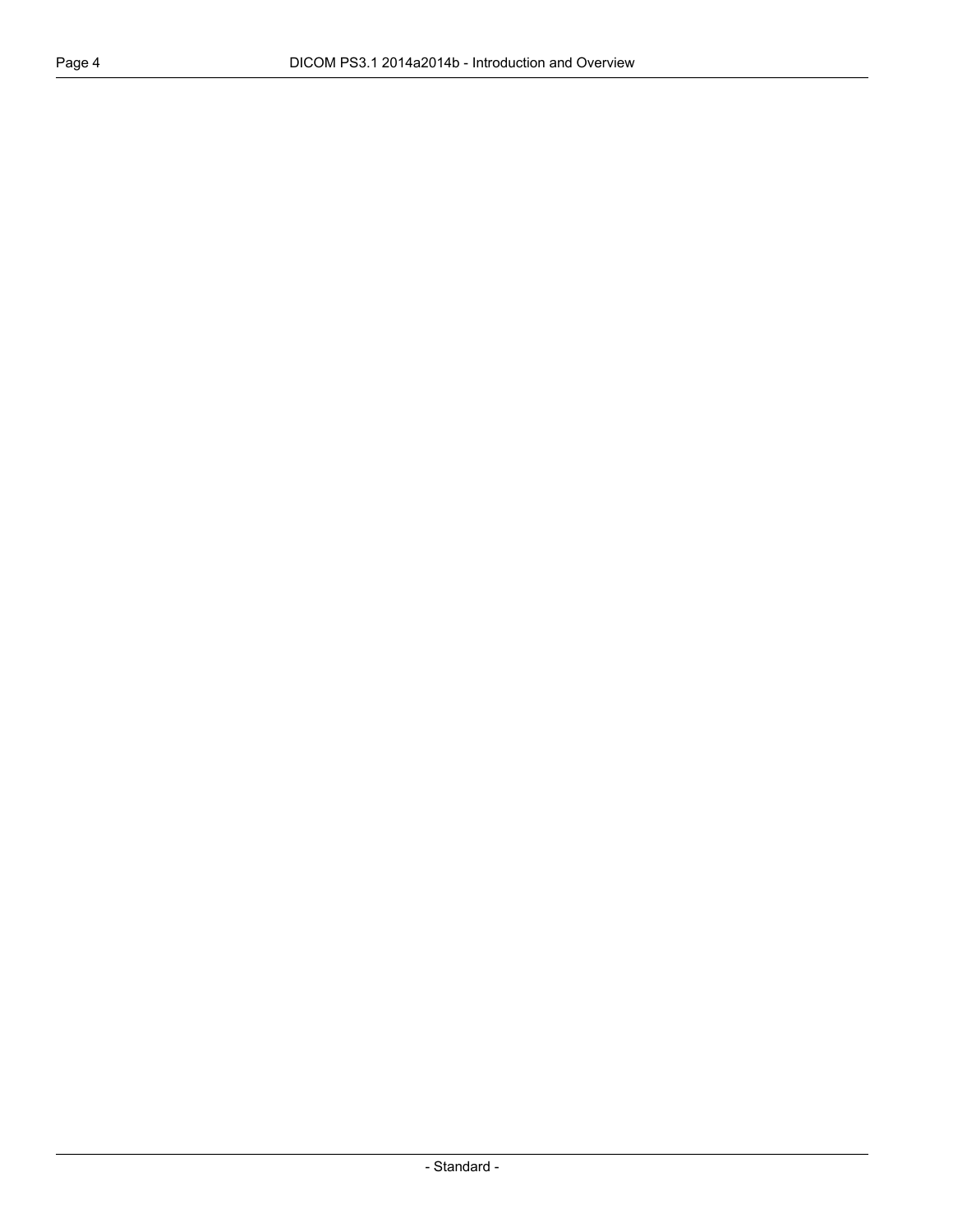### **List of Figures**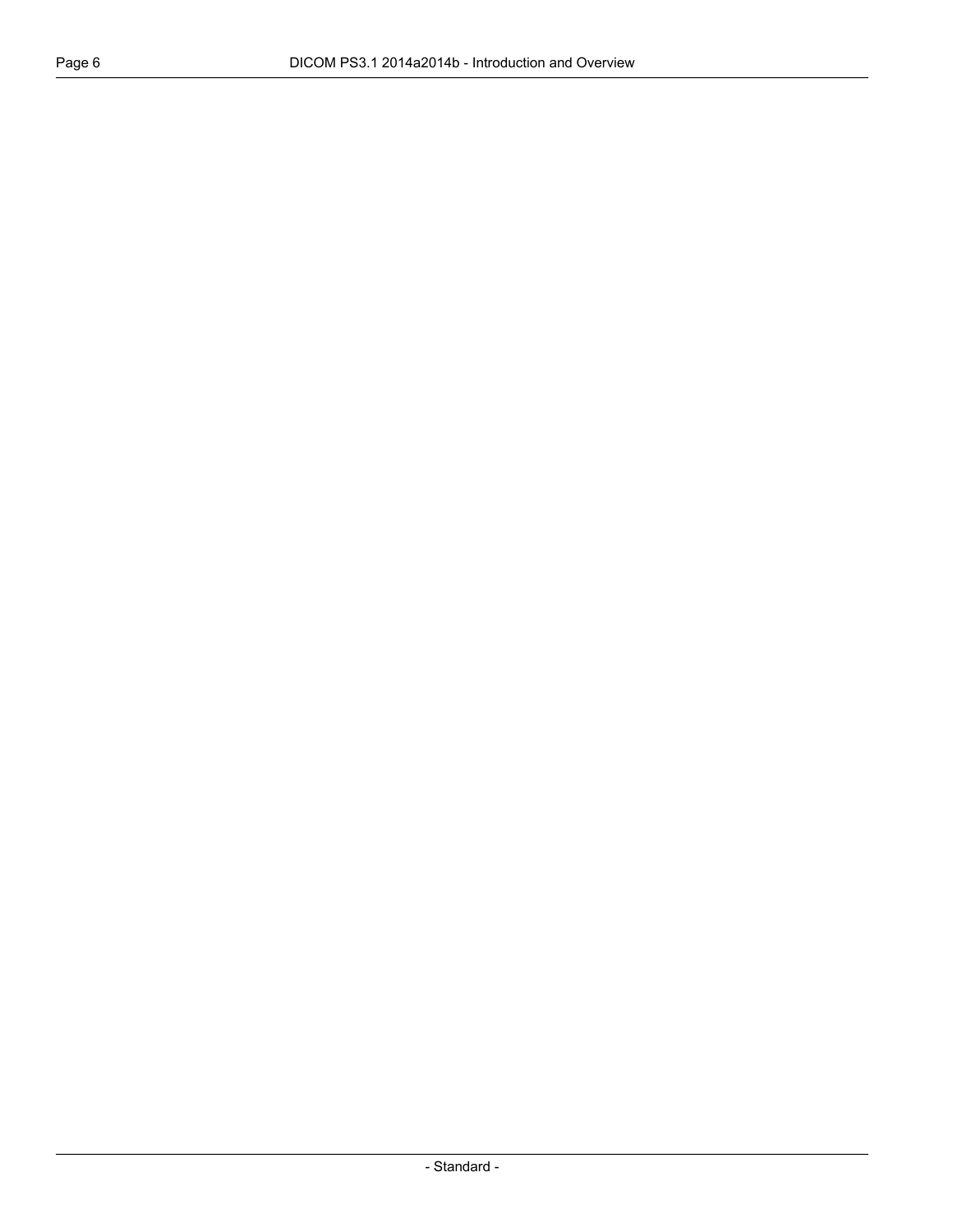### <span id="page-6-0"></span>**Notice and Disclaimer**

The information in this publication was considered technically sound by the consensus of persons engaged in the development and approval of the document at the time it was developed. Consensus does not necessarily mean that there is unanimous agreement among every person participating in the development of this document.

NEMA standards and guideline publications, of which the document contained herein is one, are developed through a voluntary consensus standards development process. This process brings together volunteers and/or seeks out the views of persons who have an interest in the topic covered by this publication. While NEMA administers the process and establishes rules to promote fairness in the development of consensus, it does not write the document and it does not independently test, evaluate, or verify the accuracy or completeness of any information or the soundness of any judgments contained in its standards and guideline publications.

NEMA disclaims liability for any personal injury, property, or other damages of any nature whatsoever, whether special, indirect, consequential, or compensatory, directly or indirectly resulting from the publication, use of, application, or reliance on this document. NEMA disclaims and makes no guaranty or warranty, expressed or implied, as to the accuracy or completeness of any information published herein, and disclaims and makes no warranty that the information in this document will fulfill any of your particular purposes or needs. NEMA does not undertake to guarantee the performance of any individual manufacturer or seller's products or services by virtue of this standard or guide.

In publishing and making this document available, NEMA is not undertaking to render professional or other services for or on behalf of any person or entity, nor is NEMA undertaking to perform any duty owed by any person or entity to someone else. Anyone using this document should rely on his or her own independent judgment or, as appropriate, seek the advice of a competent professional in determining the exercise of reasonable care in any given circumstances. Information and other standards on the topic covered by this publication may be available from other sources, which the user may wish to consult for additional views or information not covered by this publication.

NEMA has no power, nor does it undertake to police or enforce compliance with the contents of this document. NEMA does not certify, test, or inspect products, designs, or installations for safety or health purposes. Any certification or other statement of compliance with any health or safety-related information in this document shall not be attributable to NEMA and is solely the responsibility of the certifier or maker of the statement.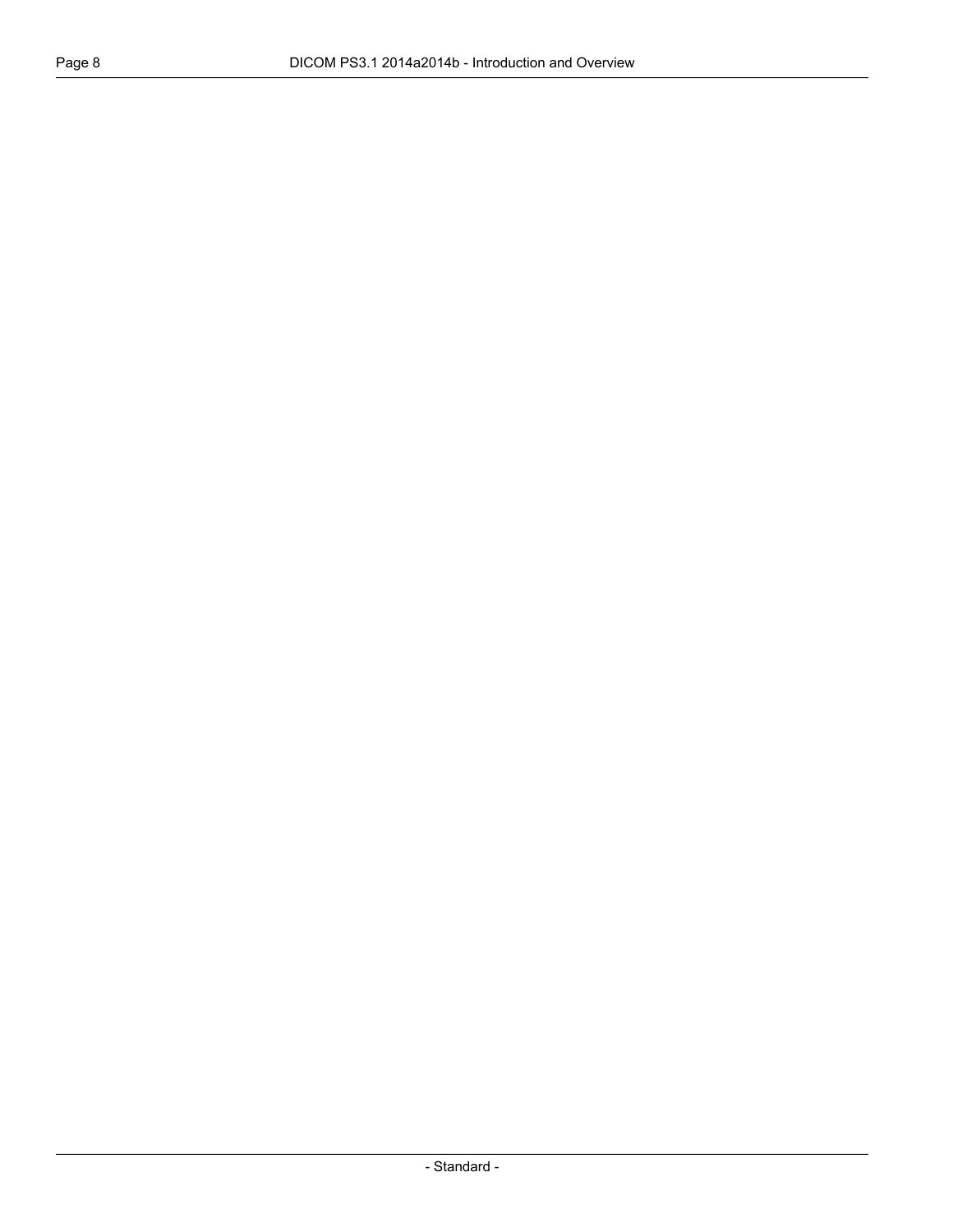### <span id="page-8-0"></span>**Foreword**

This DICOM Standard was developed according to the procedures of the DICOM Standards Committee.

The DICOM Standard is structured as a multi-part document using the guidelines established in [ISO/IEC [Directives](#page-14-1) Part 3].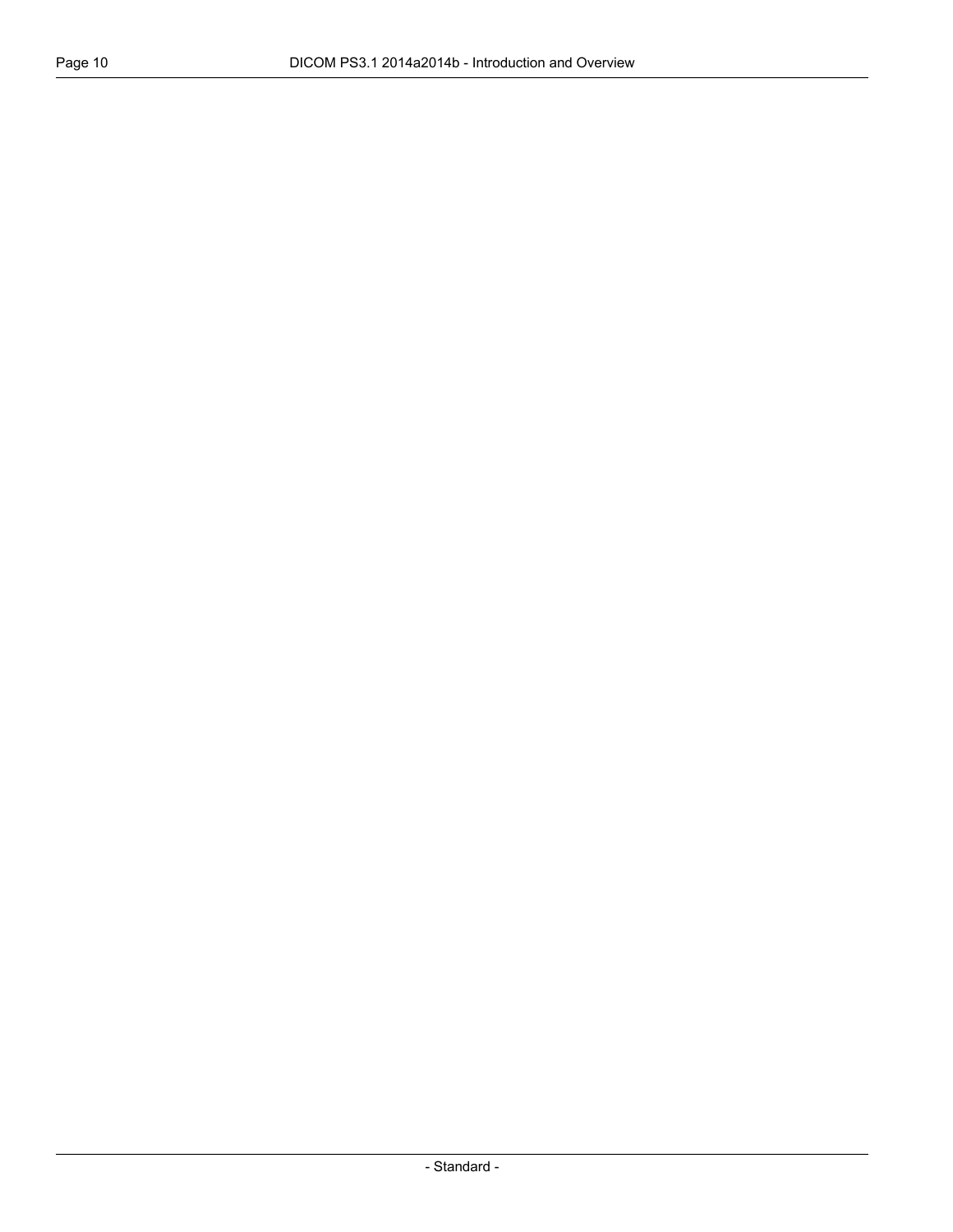# <span id="page-10-0"></span>**Introduction**

<span id="page-10-1"></span>Digital Imaging and Communications in Medicine (DICOM) is the standard for the communication and management of medical imaging information and related data.

### **History**

With the introduction of computed tomography (CT) followed by other digital diagnostic imaging modalities in the 1970's, and the increasing use of computers in clinical applications, the American College of Radiology (ACR) and the National Electrical Manufacturers Association (NEMA) recognized the emerging need for a standard method for transferring images and associated information between devices manufactured by various vendors. These devices produce a variety of digital image formats.

The American College of Radiology (ACR) and the National Electrical Manufacturers Association (NEMA) formed a joint committee in 1983 to develop a standard to:

- Promote communication of digital image information, regardless of device manufacturer
- Facilitate the development and expansion of picture archiving and communication systems (PACS) that can also interface with other systems of hospital information
- Allow the creation of diagnostic information data bases that can be interrogated by a wide variety of devices distributed geographically.

ACR-NEMA Standards Publication No. 300-1985, published in 1985 was designated version 1.0. The Standard was followed by two revisions: No. 1, dated October 1986 and No. 2, dated January 1988.

<span id="page-10-2"></span>ACR-NEMA Standards Publication No. 300-1988, published in 1988 was designated version 2.0. It included version 1.0, the published revisions, and additional revisions. It also included new material to provide command support for display devices, to introduce a new hierarchy scheme to identify an image, and to add data elements for increased specificity when describing an image.

These Standards Publications specified a hardware interface, a minimum set of software commands, and a consistent set of data formats.

#### **The DICOM Standard**

This Standard, which is currently designated Digital Imaging and Communications in Medicine (DICOM), embodies a number of major enhancements to previous versions of the ACR-NEMA Standard:

- It is applicable to a networked environment. The ACR-NEMA Standard was applicable in a point-to-point environment only; for operation in a networked environment a Network Interface Unit (NIU) was required. DICOM supports operation in a networked environment using the industry standard networking protocol TCP/IP.
- It is applicable to an off-line media environment. The ACR-NEMA Standard did not specify a file format or choice of physical media or logical filesystem. DICOM supports operation in an off-line media environment using industry standard media such as CD-R and MOD and logical filesystems such as ISO 9660 and PC File System (FAT16).
- It specifies how devices claiming conformance to the Standard react to commands and data being exchanged. The ACR-NEMA Standard was confined to the transfer of data, but DICOM specifies, through the concept of Service Classes, the semantics of commands and associated data.
- It specifies levels of conformance. The ACR-NEMA Standard specified a minimum level of conformance. DICOM explicitly describes how an implementor must structure a Conformance Statement to select specific options.
- It is structured as a multi-part document. This facilitates evolution of the Standard in a rapidly evolving environment by simplifying the addition of new features. ISO directives that define how to structure multi-part documents have been followed in the construction of the DICOM Standard.
- It introduces explicit Information Objects not only for images and graphics but also for waveforms, reports, printing, etc.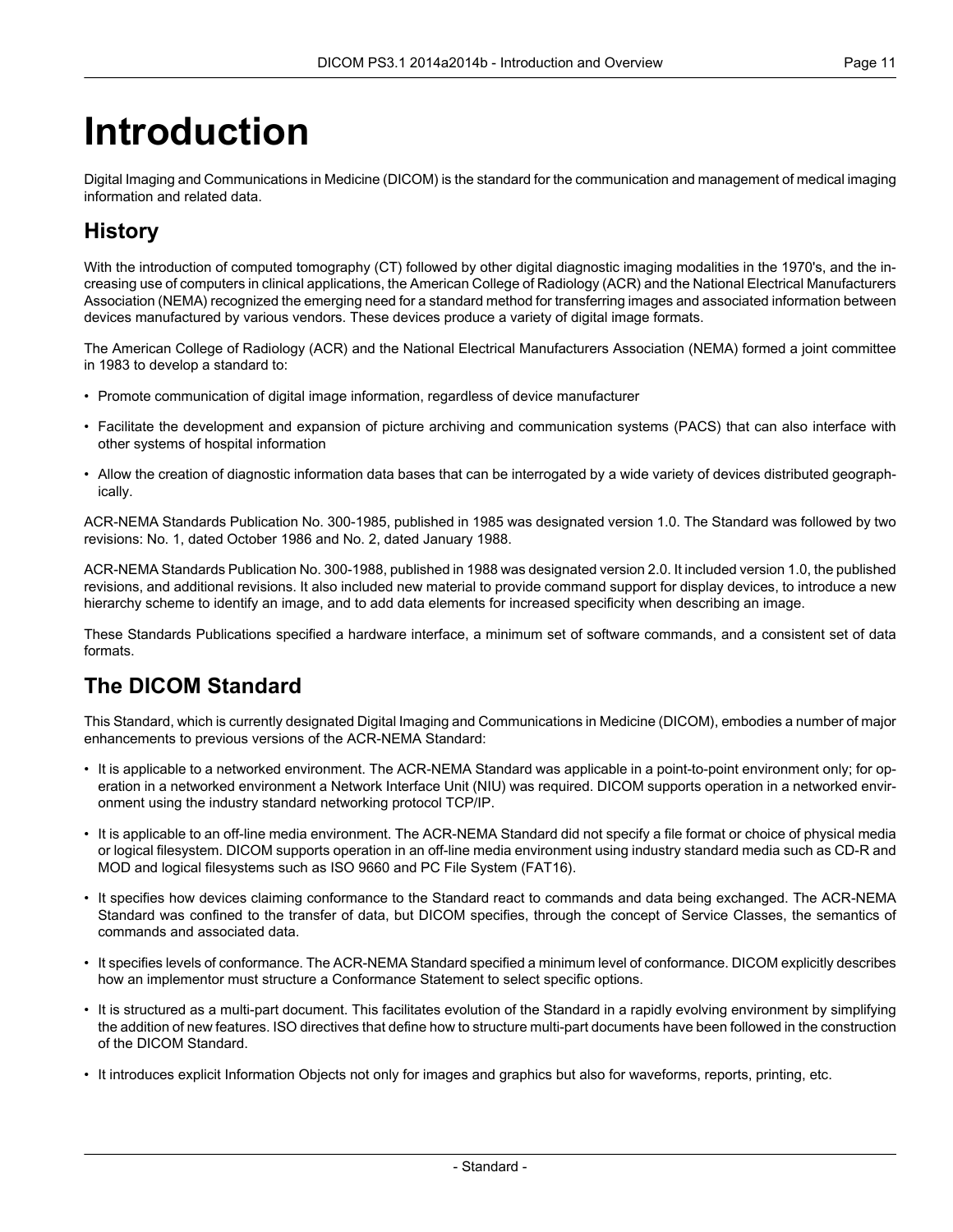• It specifies an established technique for uniquely identifying any Information Object. This facilitates unambiguous definitions of relationships between Information Objects as they are acted upon across the network.

### <span id="page-11-0"></span>**Current Direction**

<span id="page-11-1"></span>The DICOM Standard is an evolving standard and it is maintained in accordance with the Procedures of the DICOM Standards Committee. Proposals for enhancements are forthcoming from the DICOM Committee member organizations based on input from users of the Standard. These proposals are considered for inclusion in future editions of the Standard. A requirement in updating the Standard is to maintain effective compatibility with previous editions.

#### **Retirement**

Part of the maintenance process involves retirement of sections of the Standard, including but not limited to, IODs, Attributes, Service Classes, SOP Classes, Transfer Syntaxes and Protocols.

Retirement does not imply that these features cannot be used. However, the DICOM Standards Committee will not maintain the documentation of retired features. The reader is referred to earlier editions of the Standard.

The use of the retired features is deprecated in new implementations, in favor of those alternatives remaining in the standard.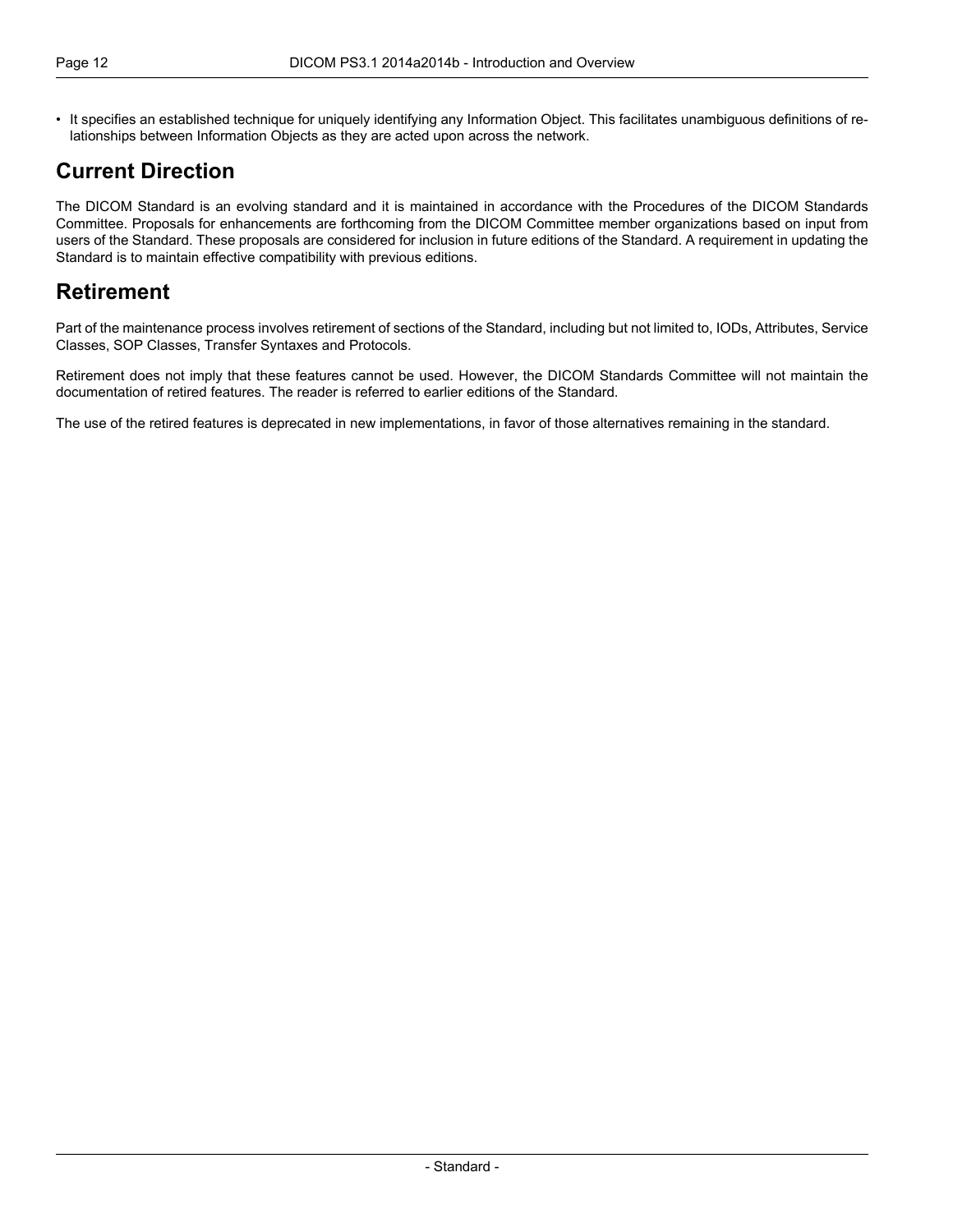# <span id="page-12-0"></span>**1 Scope and Field of Application**

PS3.1 provides an overview of the entire Digital Imaging and Communications in Medicine (DICOM) Standard. It describes the history, scope, goals, and structure of the Standard. In particular, it contains a brief description of the contents of each part of the Standard.

The DICOM Standard facilitates interoperability of medical imaging equipment by specifying:

- For network communications, a set of protocols to be followed by devices claiming conformance to the Standard.
- The syntax and semantics of Commands and associated information that can be exchanged using these protocols.
- For media communication, a set of media storage services to be followed by devices claiming conformance to the Standard, as well as a File Format and a medical directory structure to facilitate access to the images and related information stored on interchange media.
- Information that must be supplied with an implementation for which conformance to the Standard is claimed.

The DICOM Standard does not specify:

- The implementation details of any features of the Standard on a device claiming conformance.
- The overall set of features and functions to be expected from a system implemented by integrating a group of devices each claiming DICOM conformance.
- A testing/validation procedure to assess an implementation's conformance to the Standard.

The DICOM Standard pertains to the field of Medical Informatics. Within that field, it addresses the exchange of digital information between medical imaging equipment and other systems. Because such equipment may interoperate with other medical devices, the scope of this Standard needs to overlap with other areas of medical informatics. However, the DICOM Standard does not address the breadth of this field.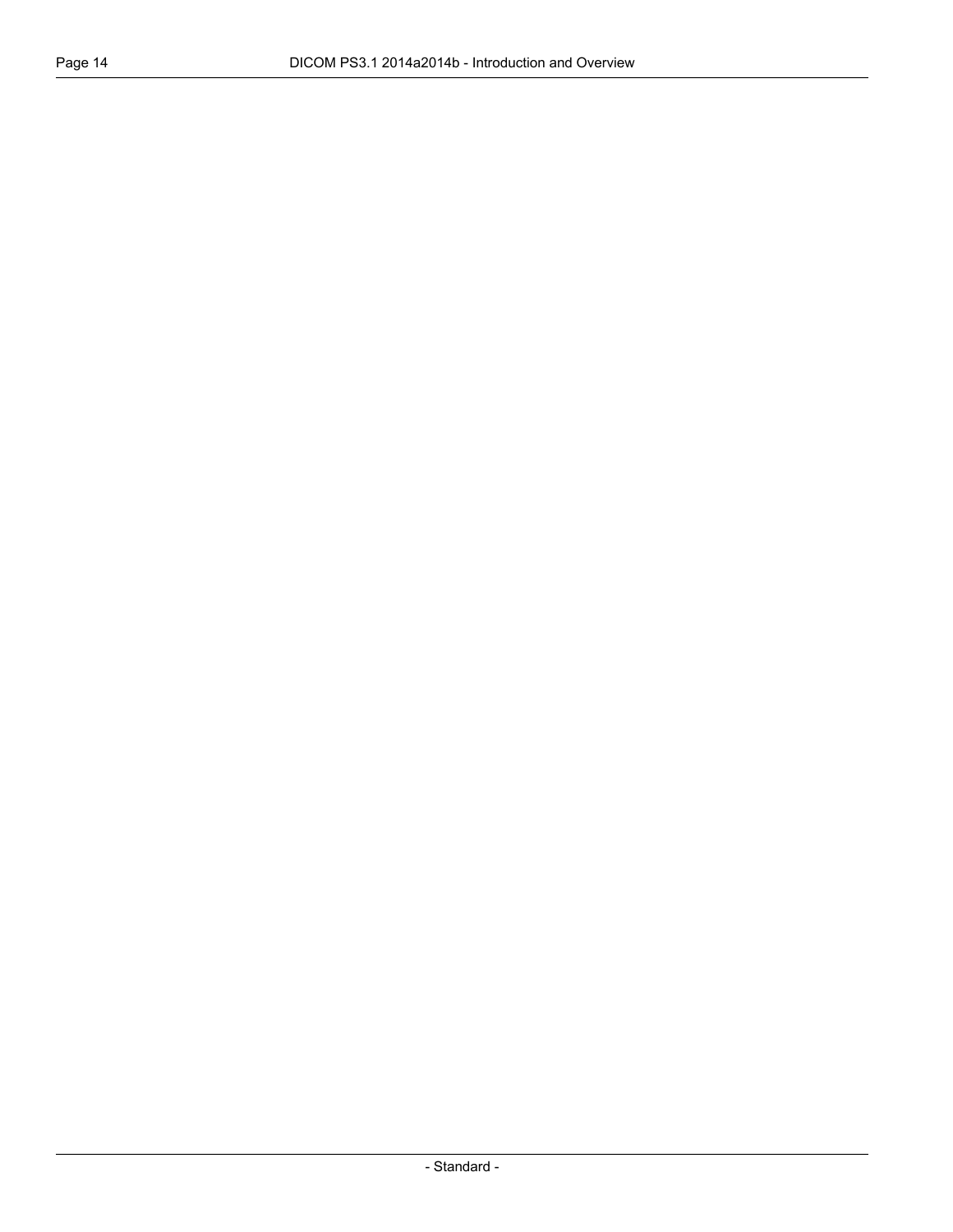### <span id="page-14-0"></span>**2 Normative References**

<span id="page-14-1"></span>[ISO/IEC Directives Part 3] ISO/IEC. 1989. *Drafting and Presentation of International Standards*.

[ACR/NEMA 300] ACR/NEMA. 1988. *Digital Imaging and Communications*.

- [ISO 8822] ISO. 1988. *Information Processing Systems - Open Systems Interconnection - Connection Oriented Presentation Service Definition*.
- [ISO 8649] ISO. 1988. *Information Processing Systems - Open Systems Interconnection - Service Definition for the Association Control Service Element*.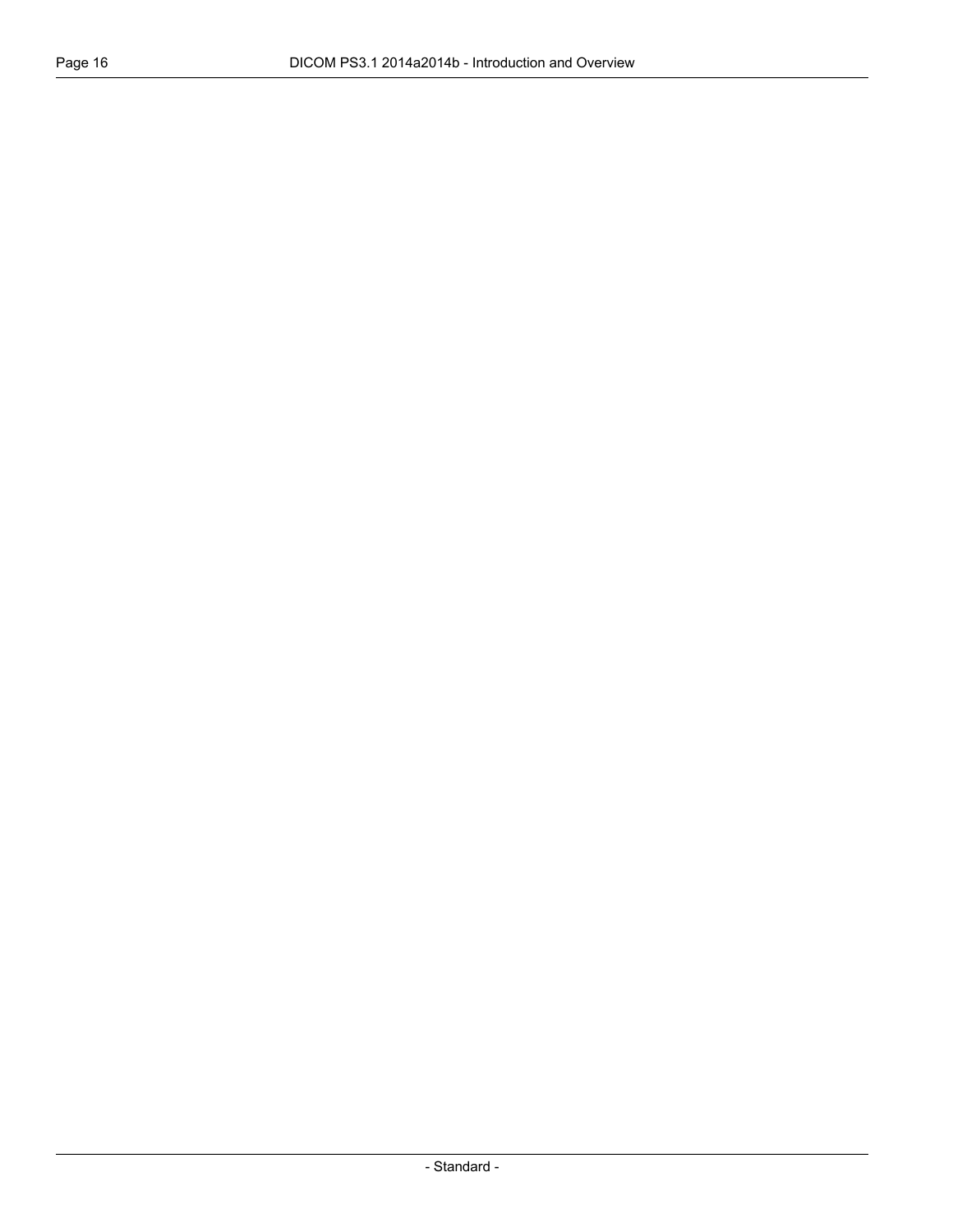# <span id="page-16-0"></span>**3 Definitions**

| Attribute                    | A property of an Information Object. An Attribute has a name and a value that are independent<br>of any encoding scheme.                                                                                                                                               |
|------------------------------|------------------------------------------------------------------------------------------------------------------------------------------------------------------------------------------------------------------------------------------------------------------------|
| Command                      | A request to operate on information across a network.                                                                                                                                                                                                                  |
| <b>Command Element</b>       | An encoding of a parameter of a command that conveys this parameter's value.                                                                                                                                                                                           |
| <b>Command Stream</b>        | The result of encoding a set of DICOM Command Elements using the DICOM encoding scheme.                                                                                                                                                                                |
| <b>Conformance Statement</b> | A formal statement that describes a specific product implementation that uses the DICOM<br>Standard. It specifies the Service Classes, Information Objects, and Communication Protocols<br>supported by the implementation.                                            |
| Data Dictionary              | A registry of DICOM Data Elements that assigns a unique tag, a name, value characteristics,<br>and semantics to each Data Element.                                                                                                                                     |
| Data Element                 | A unit of information as defined by a single entry in the data dictionary.                                                                                                                                                                                             |
| Data Set                     | Exchanged information consisting of a structured set of Attributes. The value of each Attribute in<br>a Data Set is expressed as a Data Element.                                                                                                                       |
| Data Stream                  | The result of encoding a Data Set using the DICOM encoding scheme (Data Element Numbers<br>and representations as specified by the Data Dictionary).                                                                                                                   |
| Information Object           | An abstraction of a real information entity (e.g., CT Image, Structured Report, etc.) that is acted<br>upon by one or more DICOM Commands.                                                                                                                             |
|                              | Note                                                                                                                                                                                                                                                                   |
|                              | This term is primarily used in PS3.1, with a few references in PS3.3. It is an informal<br>term corresponding to a formal term that is introduced in PS3.3. In all other parts of the<br>DICOM Standard this formal term is known as an Information Object Definition. |
| Information Object Class     | A formal description of an Information Object, which includes a description of its purpose and the<br>Attributes it possesses. It does not include values for these attributes.                                                                                        |
|                              | Note                                                                                                                                                                                                                                                                   |
|                              | This term is only used in PS3.1. It is an informal term corresponding to a formal term<br>that is introduced in PS3.4. This formal term is known as a Service-Object Pair Class<br>or more commonly as a SOP Class.                                                    |
| Information Object Instance  | A representation of an occurence of an real-world entity, which includes values for the Attributes<br>of the Information Object Class to which the entity belongs.                                                                                                     |
|                              | Note                                                                                                                                                                                                                                                                   |
|                              | This term is only used in PS3.1. It is an informal term corresponding to a formal term<br>that is introduced in PS3.4. This formal term is known as a Service-Object Pair Instance<br>or more commonly as a SOP Instance.                                              |
| Message                      | A data unit of the Message Exchange Protocol exchanged between two cooperating DICOM<br>Applications. A Message is composed of a Command Stream followed by an optional Data<br>Stream.                                                                                |
| <b>Service Class</b>         | A structured description of a service that is supported by cooperating DICOM Applications using<br>specific DICOM Commands acting on a specific class of Information Object.                                                                                           |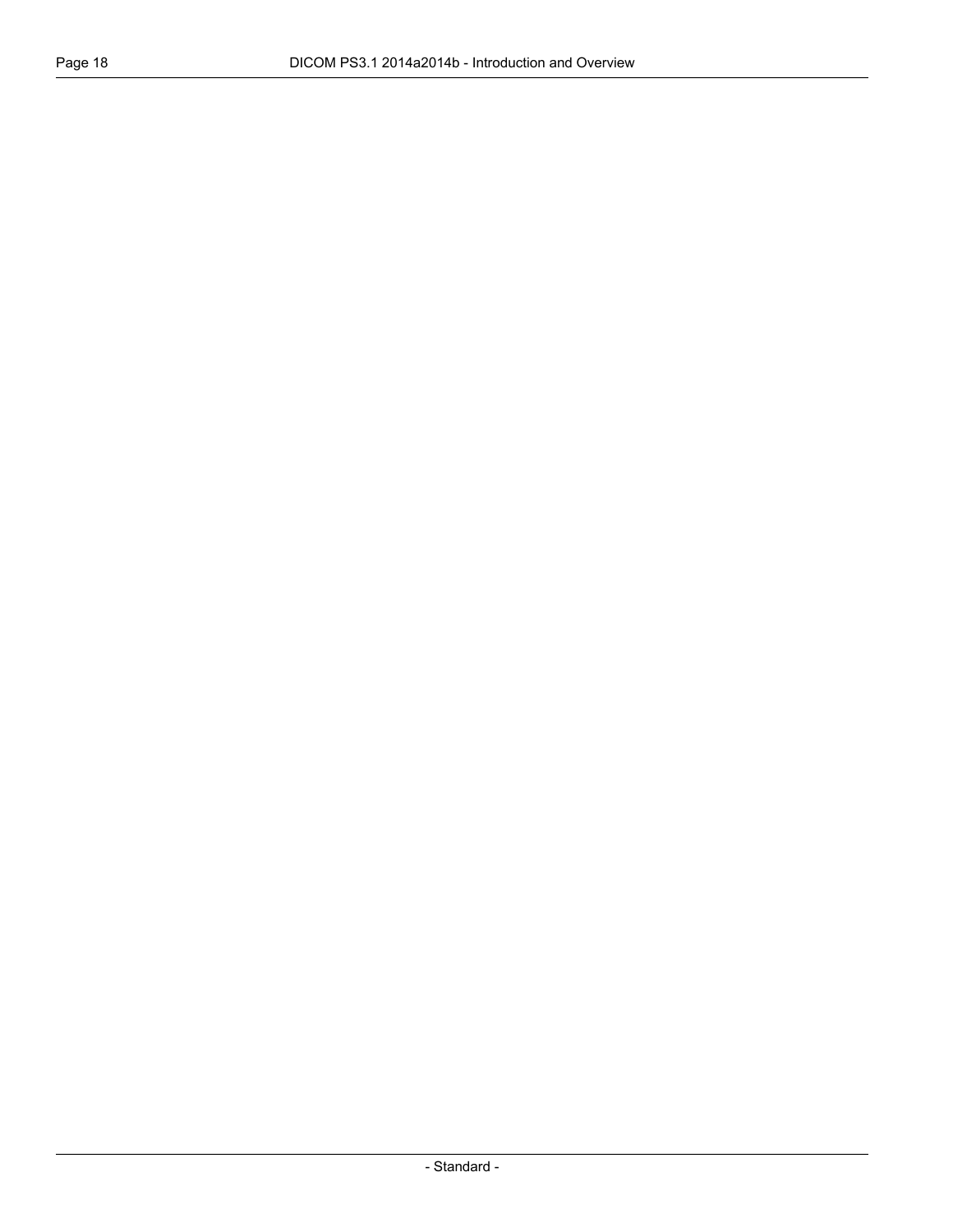## <span id="page-18-0"></span>**4 Symbols and Abbreviations**

| <b>ACSE</b>    | Association Control Service Element                                                                                                                                        |
|----------------|----------------------------------------------------------------------------------------------------------------------------------------------------------------------------|
| <b>CT</b>      | Computed Tomography                                                                                                                                                        |
| <b>DICOM</b>   | Digital Imaging and Communications in Medicine                                                                                                                             |
| <b>HIS</b>     | <b>Hospital Information System</b>                                                                                                                                         |
| <b>JIRA</b>    | Japan Medical Imaging and Radiological Systems Industries Association                                                                                                      |
| <b>OSI</b>     | Open Systems Interconnection                                                                                                                                               |
| <b>PACS</b>    | Picture Archiving and Communication Systems                                                                                                                                |
| <b>REST</b>    | Representational State Transfer                                                                                                                                            |
| <b>RESTful</b> | A RESTful Web service is a Web service implemented using REST architecture and HTTP (see http://www.ics.uci.edu/<br>~fielding/pubs/dissertation/fielding_dissertation.pdf) |
| <b>RIS</b>     | Radiology Information System                                                                                                                                               |
| <b>STOW-RS</b> | STore Over the Web by RESTful Services                                                                                                                                     |
| <b>TCP/IP</b>  | <b>Transmission Control Protocol/Internet Protocol</b>                                                                                                                     |
| <b>WADO-RS</b> | Web Access to DICOM Objects by RESTful Services                                                                                                                            |
|                | <b>WADO-URI</b> Web Access to DICOM Objects by URI                                                                                                                         |
|                | <b>WADO-WS</b> Web Access to DICOM Objects by Web Services (WS*)                                                                                                           |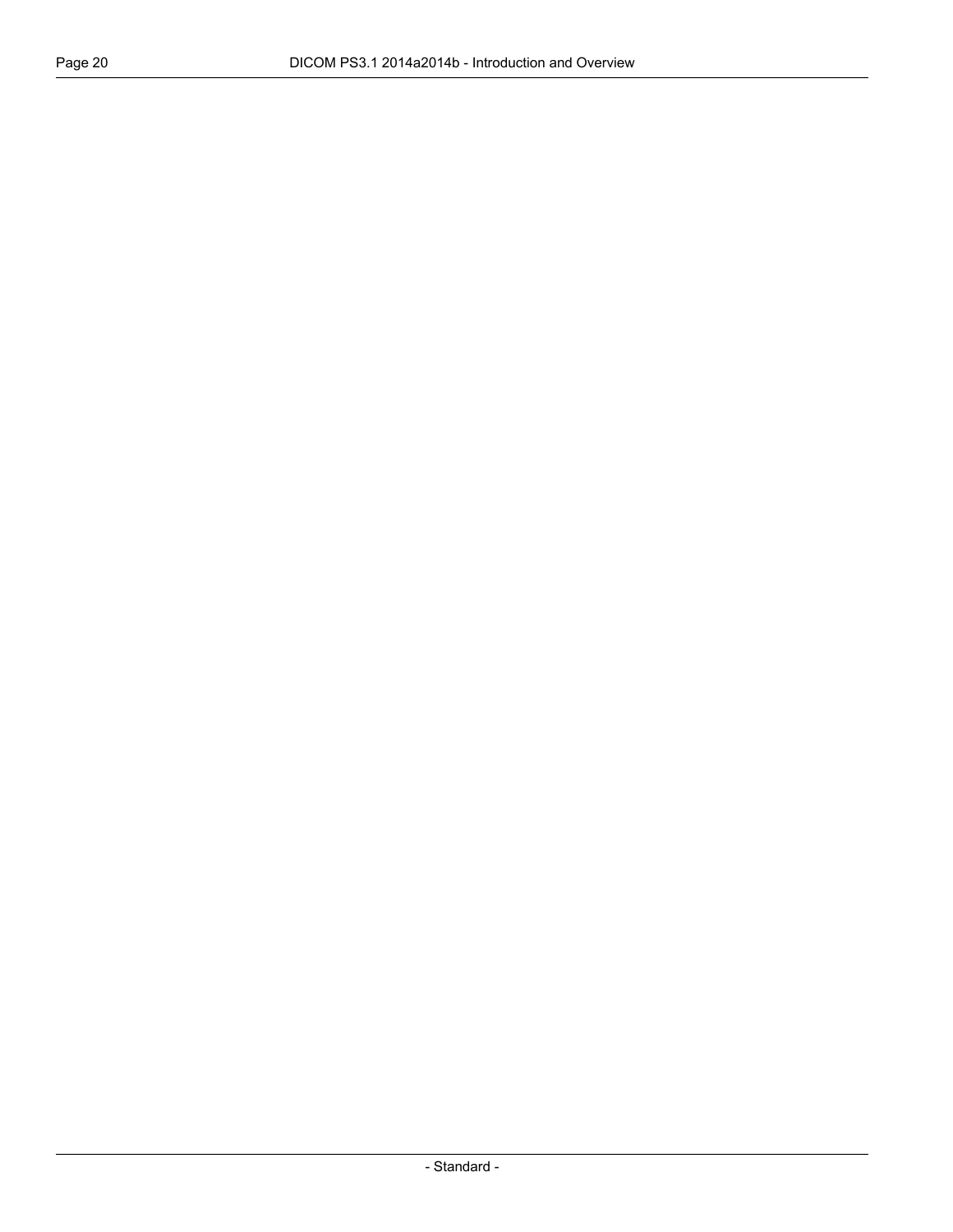# <span id="page-20-0"></span>**5 Goals of The DICOM Standard**

The DICOM Standard facilitates interoperability of devices claiming conformance. In particular, it:

- Addresses the semantics of Commands and associated data. For devices to interact, there must be standards on how devices are expected to react to Commands and associated data, not just the information that is to be moved between devices.
- Addresses the semantics of file services, file formats and information directories necessary for off-line communication.
- Is explicit in defining the conformance requirements of implementations of the Standard. In particular, a conformance statement must specify enough information to determine the functions for which interoperability can be expected with another device claiming conformance.
- Facilitates operation in a networked environment.
- Is structured to accommodate the introduction of new services, thus facilitating support for future medical imaging applications.
- Makes use of existing international standards wherever applicable, and itself conforms to established documentation guidelines for international standards.

Even though the DICOM Standard has the potential to facilitate implementations of PACS solutions, use of the Standard alone does not guarantee that all the goals of a PACS will be met. This Standard facilitates interoperability of systems claiming conformance in a multi-vendor environment, but does not, by itself, guarantee interoperability.

This Standard has been developed with an emphasis on diagnostic medical imaging as practiced in radiology, cardiology and related disciplines; however, it is also applicable to a wide range of image and non-image related information exchanged in clinical and other medical environments.

[Figure](#page-21-0) 5-1 presents the general communication model of the Standard, which spans both network (on-line) and media storage interchange (off-line) communication. Applications may relay on either on of the following boundaries:

- the Upper Layer Service, which provides independence from specific physical networking communication support and protocols such as TCP/IP.
- The Basic DICOM File Service, which provides access to Storage Media independently from specific media storage formats and file structures.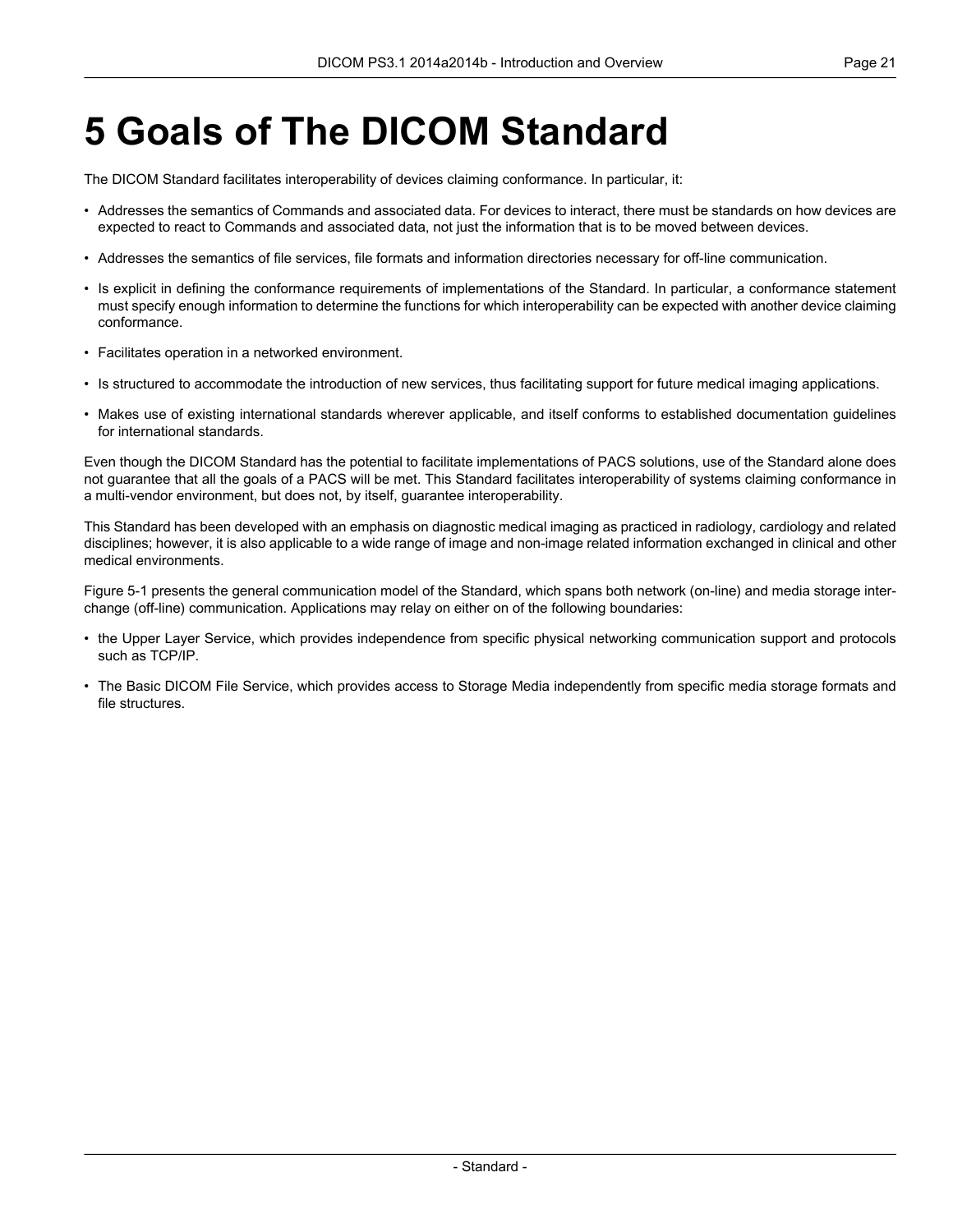<span id="page-21-0"></span>

**Figure 5-1. General Communication Model**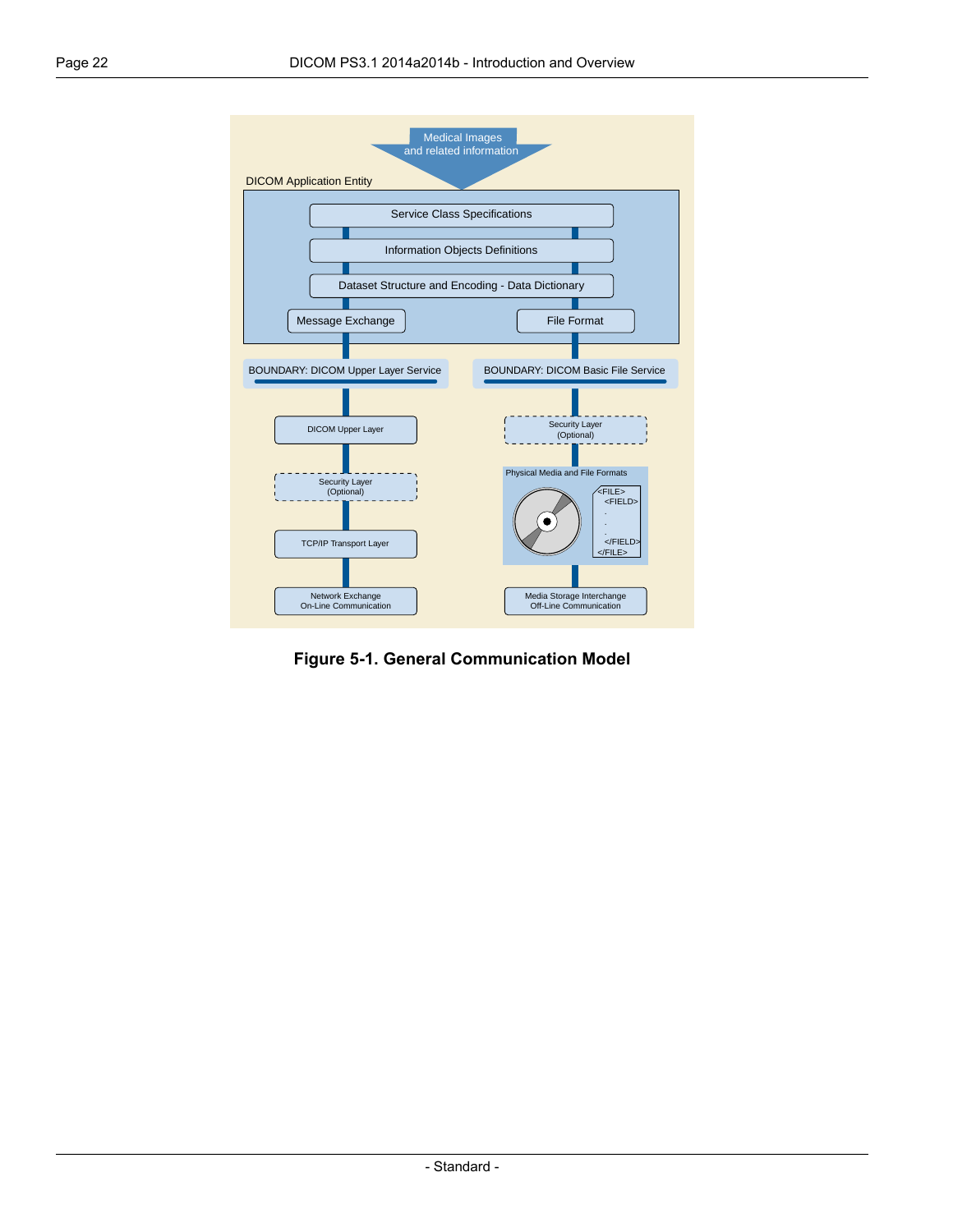# <span id="page-22-0"></span>**6 Overview of The Content of The DICOM Standard**

#### <span id="page-22-1"></span>**6.1 Document Structure**

DICOM consists of the following parts:

- PS3.1: Introduction and Overview (this document)
- PS3.2: [Conformance](part02.pdf#PS3.2)
- PS3.3: [Information](part03.pdf#PS3.3) Object Definitions
- PS3.4: Service Class [Specifications](part04.pdf#PS3.4)
- PS3.5: Data [Structures](part05.pdf#PS3.5) and Encoding
- PS3.6: Data [Dictionary](part06.pdf#PS3.6)
- PS3.7: Message [Exchange](part07.pdf#PS3.7)
- PS3.8: Network [Communication](part08.pdf#PS3.8) Support for Message Exchange
- PS3.9: Retired
- PS3.10: Media Storage and File Format for Media [Interchange](part10.pdf#PS3.10)
- PS3.11: Media Storage [Application](part11.pdf#PS3.11) Profiles
- PS3.12: Formats and [Physical](part12.pdf#PS3.12) Media
- PS3.13: Retired
- PS3.14: [Grayscale](part14.pdf#PS3.14) Standard Display Function
- PS3.15: Security and System [Management](part15.pdf#PS3.15) Profiles
- PS3.16: Content Mapping [Resource](part16.pdf#PS3.16)
- PS3.17: [Explanatory](part17.pdf#PS3.17) Information
- PS3.18: Web [Services](part18.pdf#PS3.18)
- <span id="page-22-2"></span>• PS3.19: [Application](part19.pdf#PS3.19) Hosting
- PS3.20: [Transformation](part20.pdf#PS3.20) of DICOM to and from HL7 Standards

These parts of the Standard are related but independent documents. A brief description of each Part is provided in this section.

#### **6.2 PS3.2: Conformance**

[PS3.2](part02.pdf#PS3.2) of the DICOM Standard defines principles that implementations claiming conformance to the Standard shall follow:

- Conformance requirements. [PS3.2](part02.pdf#PS3.2) specifies the general requirements that must be met by any implementation claiming conformance. It references the conformance sections of other parts of the Standard.
- Conformance Statement. [PS3.2](part02.pdf#PS3.2) defines the structure of a Conformance Statement. It specifies the information that must be present in a Conformance Statement. It references the Conformance Statement sections of other parts of the Standard.

[PS3.2](part02.pdf#PS3.2) does not specify a testing/validation procedure to assess an implementation's conformance to the Standard.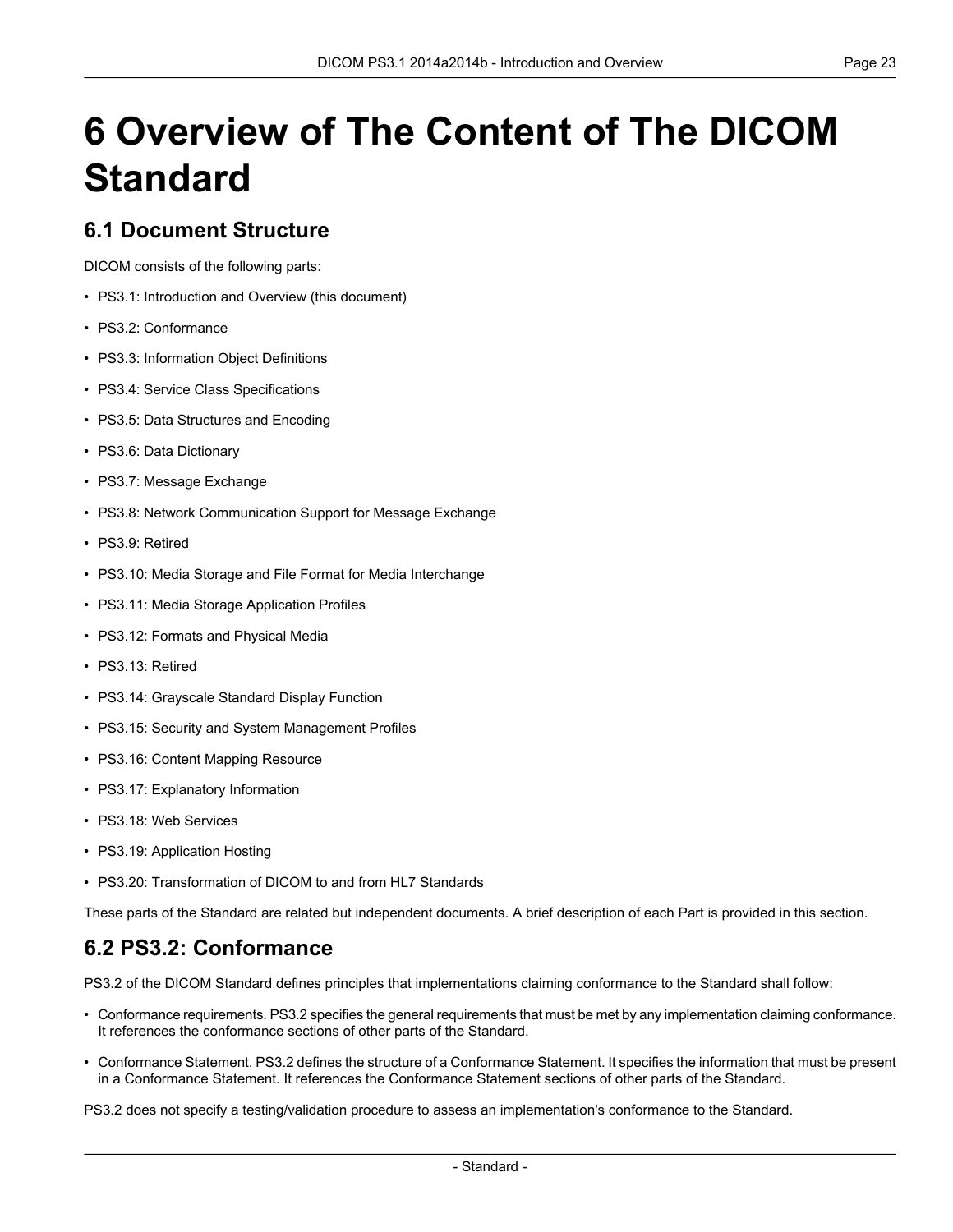[Figure](#page-23-1) 6.2-1 and [Figure](#page-23-2) 6.2-2 depict the construction process for a Conformance Statement for both network communication and media exchange. A Conformance Statement consists of the following parts:

- Set of Information Objects that is recognized by this implementation
- Set of Service Classes that this implementation supports
- Set of communications protocols or physical media that this implementation supports
- <span id="page-23-1"></span>• Set of security measures that this implementation supports.



<span id="page-23-2"></span>





#### <span id="page-23-0"></span>**6.3 PS3.3: Information Object Definitions**

[PS3.3](part03.pdf#PS3.3) of the DICOM Standard specifies a number of Information Object Classes that provide an abstract definition of real-world entities applicable to communication of digital medical images and related information (e.g., waveforms, structured reports, radiation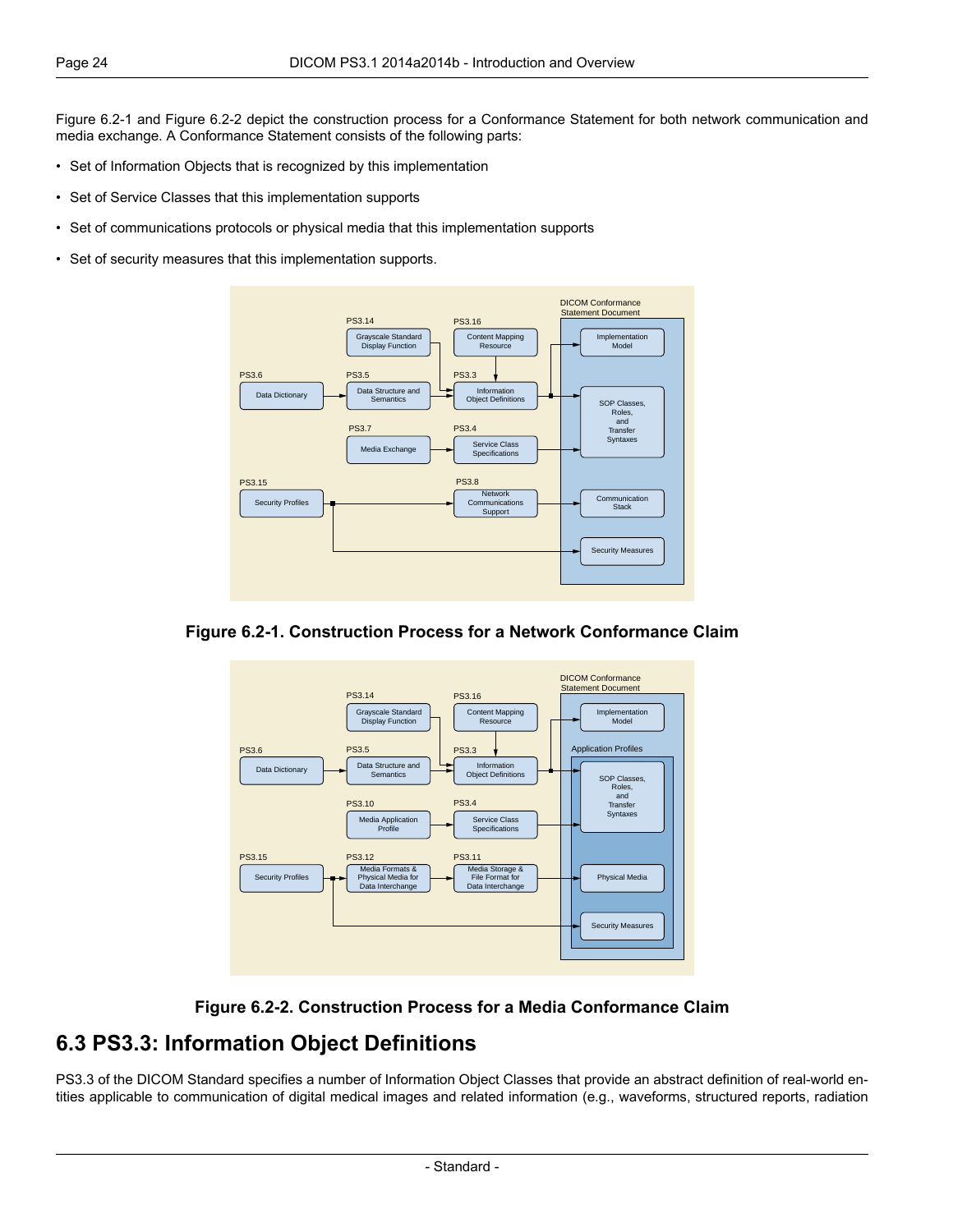therapy dose, etc.). Each Information Object Class definition consists of a description of its purpose and the Attributes that define it. An Information Object Class does not include the values for the Attributes that comprise its definition.

Two types of Information Object Classes are defined: normalized and composite.

Normalized Information Object Classes include only those Attributes inherent in the real-world entity represented. For example the study Information Object Class, which is defined as normalized, contains study date and study time Attributes because they are inherent in an actual study. Patient name, however, is not an Attribute of the study Information Object Class because it is inherent in the patient on which the study was performed and not the study itself.

Composite Information Object Classes may additionally include Attributes that are related to but not inherent in the real-world entity. For example, the Computed Tomography Image Information Object Class, which is defined as composite, contains both Attributes that are inherent in the image (e.g., image date) and Attributes that are related to but not inherent in the image (e.g., patient name). Composite Information Object Classes provide a structured framework for expressing the communication requirements of images where image data and related data needs to be closely associated.

To simplify the Information Object Class definitions, the Attributes of each Information Object Class are partitioned with similar Attributes being grouped together. These groupings of Attributes are specified as independent modules and may be reused by other Composite Information Object Classes.

[PS3.3](part03.pdf#PS3.3) defines a model of the Real World along with the corresponding Information Model that is reflected in the Information Object Definitions. Future editions of this Standard may extend this set of Information Objects to support new functionality.

<span id="page-24-0"></span>To represent an occurrence of a real-world entity, an Information Object Instance is created, which includes values for the Attributes of the Information Object Class. The Attribute values of this Information Object Instance may change over time to accurately reflect the changing state of the entity that it represents. This is accomplished by performing different basic operations upon the Information Object Instance to render a specific set of services defined as a Service Class. These Service Classes are defined in [PS3.4](part04.pdf#PS3.4) of the Standard.

#### **6.4 PS3.4: Service Class Specifications**

[PS3.4](part04.pdf#PS3.4) of the DICOM Standard defines a number of Service Classes. A Service Class associates one or more Information Objects with one or more Commands to be performed upon these objects. Service Class Specifications state requirements for Command Elements and how resulting Commands are applied to Information Objects. Service Class Specifications state requirements for both providers and users of communications services.

[PS3.4](part04.pdf#PS3.4) of the DICOM Standard defines the characteristics shared by all Service Classes, and how a Conformance Statement to an individual Service Class is structured. It contains a number of normative annexes that describe individual Service Classes in detail.

Examples of Service Classes include the following:

- Storage Service Class
- Query/Retrieve Service Class
- <span id="page-24-1"></span>• Basic Worklist Management Service Class
- Print Management Service Class.

[PS3.4](part04.pdf#PS3.4) defines the operations performed upon the Information Objects defined in [PS3.3.](part03.pdf#PS3.3) [PS3.7](part07.pdf#PS3.7) defines the Commands and protocols for using the Commands to accomplish the operations and notifications described in [PS3.4](part04.pdf#PS3.4).

#### **6.5 PS3.5: Data Structure and Semantics**

[PS3.5](part05.pdf#PS3.5) of the DICOM Standard specifies how DICOM applications construct and encode the Data Set information resulting from the use of the Information Objects and Services Classes defined in [PS3.3](part03.pdf#PS3.3) and [PS3.4](part04.pdf#PS3.4) of the DICOM Standard. The support of a number of standard image compression techniques (e.g., JPEG lossless and lossy) is specified.

[PS3.5](part05.pdf#PS3.5) addresses the encoding rules necessary to construct a Data Stream to be conveyed in a Message as specified in [PS3.7](part07.pdf#PS3.7) of the DICOM Standard. This Data Stream is produced from the collection of Data Elements making up the Data Set.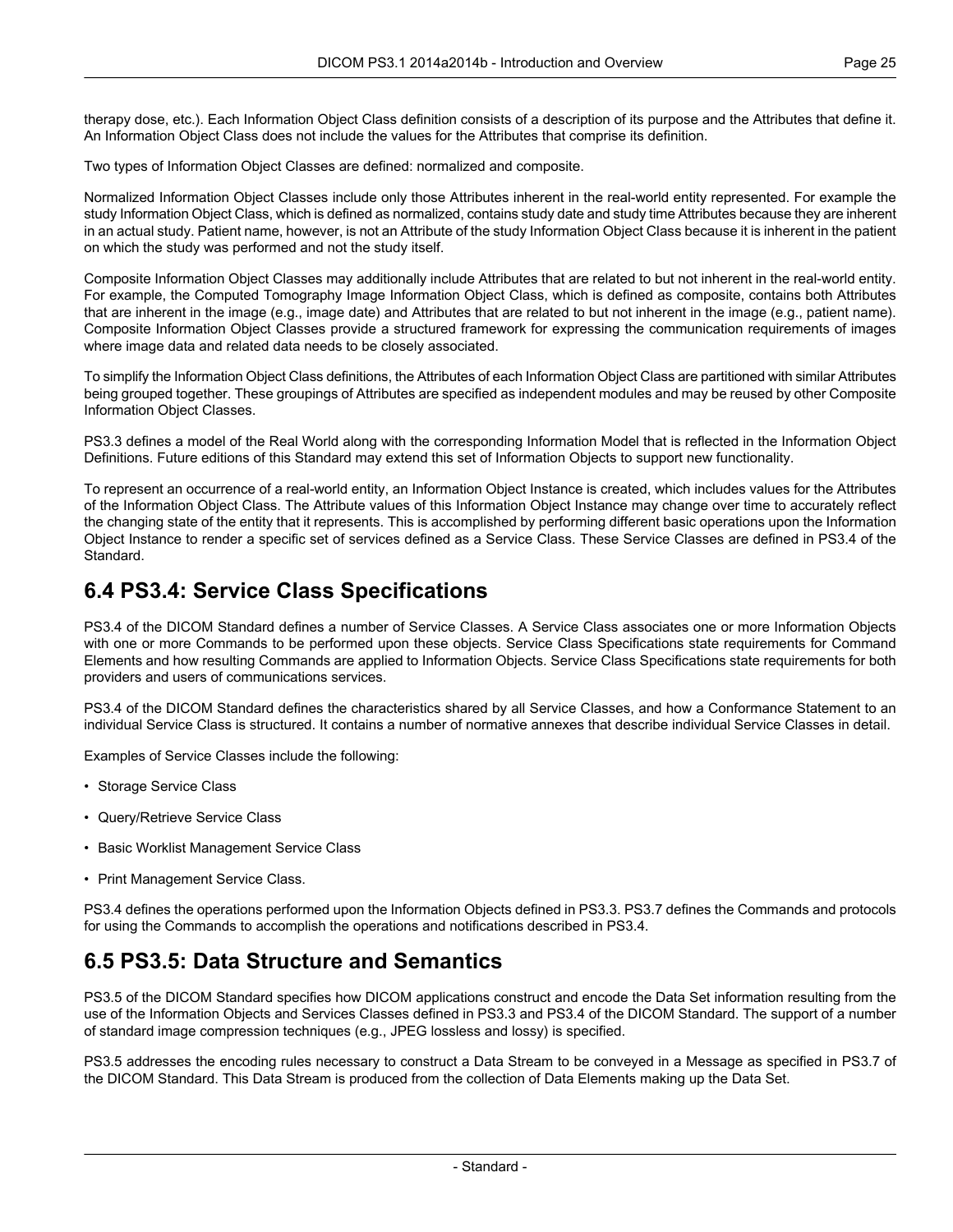<span id="page-25-0"></span>[PS3.5](part05.pdf#PS3.5) also defines the semantics of a number of generic functions that are common to many Information Objects. [PS3.5](part05.pdf#PS3.5) defines the encoding rules for international character sets used within DICOM.

#### **6.6 PS3.6: Data Dictionary**

[PS3.6](part06.pdf#PS3.6) of the DICOM Standard is the centralized registry that defines the collection of all DICOM Data Elements available to represent information, along with elements utilized for interchangeable media encoding and a list of uniquely identified items that are assigned by DICOM.

For each element, [PS3.6](part06.pdf#PS3.6) specifies:

- its unique tag, which consists of a group and element number,
- its name,
- its value representation (character string, integer, etc),
- its value multiplicity (how many values per attribute),
- whether it is retired.

For each uniquely identified item, [PS3.6](part06.pdf#PS3.6) specifies:

- its unique value, which is numeric with multiple components separated by decimal points and limited to 64 characters,
- its name,
- <span id="page-25-1"></span>• its type, either Information Object Class, definition of encoding for data transfer, or certain well known Information Object Instances,
- in which part of the DICOM Standard it is defined.

#### **6.7 PS3.7: Message Exchange**

[PS3.7](part07.pdf#PS3.7) of the DICOM Standard specifies both the service and protocol used by an application in a medical imaging environment to exchange Messages over the communications support services defined in [PS3.8.](part08.pdf#PS3.8) A Message is composed of a Command Stream defined in [PS3.7](part07.pdf#PS3.7) followed by an optional Data Stream as defined in [PS3.5](part05.pdf#PS3.5).

[PS3.7](part07.pdf#PS3.7) specifies:

- the operations and notifications (DIMSE Services) made available to Service Classes defined in [PS3.4,](part04.pdf#PS3.4)
- <span id="page-25-2"></span>• rules to establish and terminate associations provided by the communications support specified in [PS3.8,](part08.pdf#PS3.8) and the impact on outstanding transactions,
- rules that govern the exchange of Command requests and responses,
- encoding rules necessary to construct Command Streams and Messages.

#### **6.8 PS3.8: Network Communication Support For Message Exchange**

[PS3.8](part08.pdf#PS3.8) of the DICOM Standard specifies the communication services and the upper layer protocols necessary to support, in a networked environment, communication between DICOM applications as specified in [PS3.3](part03.pdf#PS3.3), [PS3.4,](part04.pdf#PS3.4) [PS3.5](part05.pdf#PS3.5), [PS3.6,](part06.pdf#PS3.6) and [PS3.7.](part07.pdf#PS3.7) These communication services and protocols ensure that communication between DICOM applications is performed in an efficient and coordinated manner across the network.

The communication services specified in [PS3.8](part08.pdf#PS3.8) are a proper subset of the services offered by the OSI Presentation Service (ISO 8822) and of the OSI Association Control Service Element (ACSE) (ISO 8649). They are referred to as the Upper Layer Service, which allows peer applications to establish associations, transfer messages and terminate associations.

This definition of the Upper Layer Service specifies the use of the DICOM Upper Layer Protocol in conjunction with TCP/IP transport protocols.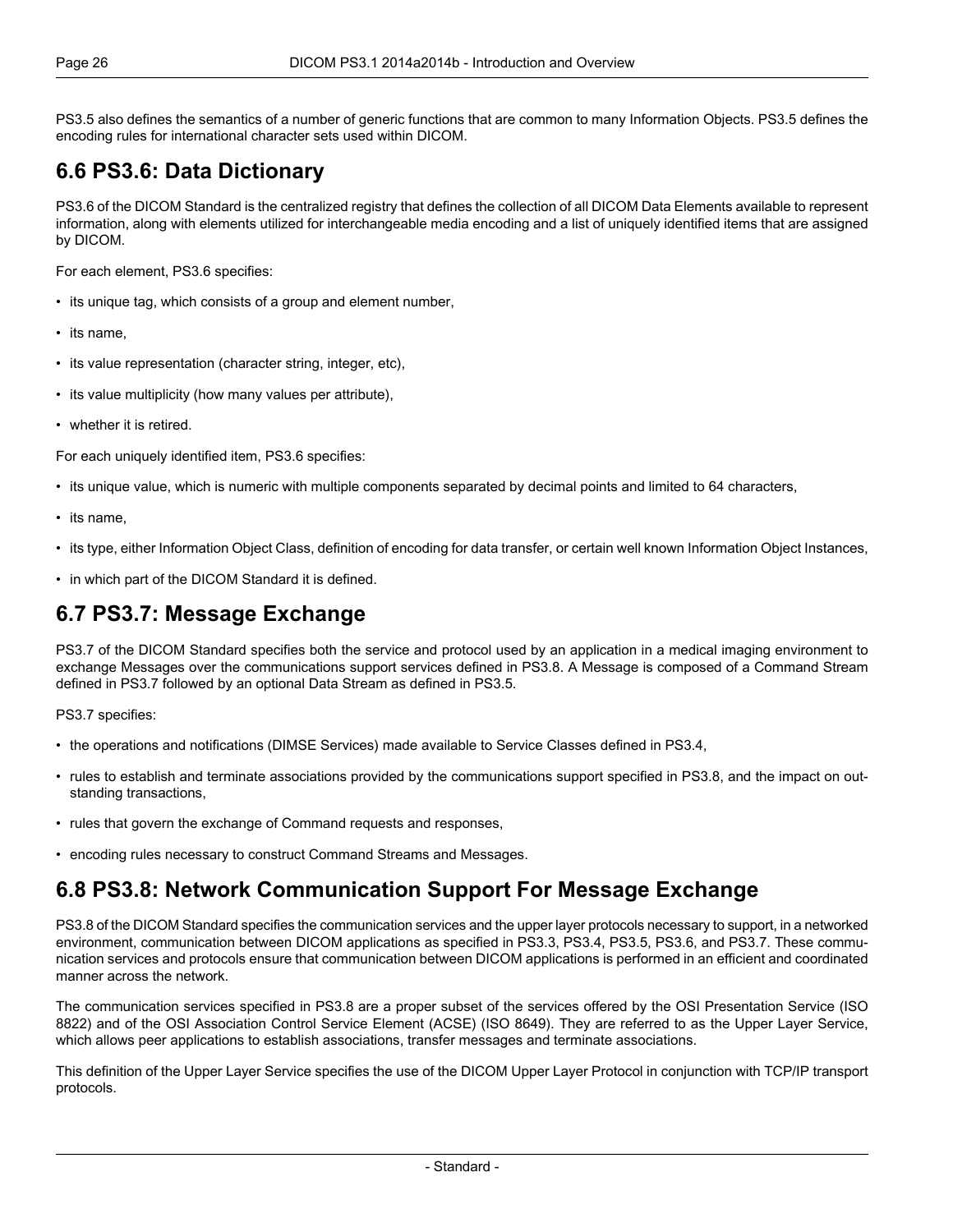<span id="page-26-0"></span>The TCP/IP communication protocol specified by [PS3.8](part08.pdf#PS3.8) is a general purpose communication protocol not specific to the DICOM Standard. [Figure](#page-21-0) 5-1 shows this protocol stack.

#### **6.9 PS3.9: Retired (formerly Point-to-point Communication Support For Message Exchange)**

<span id="page-26-1"></span>PS3.9 of the DICOM Standard previously specified the services and protocols used for point-to-point communications in a manner compatible with ACR-NEMA 2.0. It has been retired.

#### **6.10 PS3.10 Media Storage and File Format**

[PS3.10](part10.pdf#PS3.10) of the DICOM Standard specifies a general model for the storage of medical imaging information on removable media (see Figure [6.10-1\)](#page-27-1). The purpose of this Part is to provide a framework allowing the interchange of various types of medical images and related information on a broad range of physical storage media.

**Note** 

See [Figure](#page-21-0) 5-1 for understanding how the media interchange model compares to the network model.

[PS3.10](part10.pdf#PS3.10) Specifies:

- a layered model for the storage of medical images and related information on storage media. This model introduces the concept of media storage application profiles, which specify application specific subsets of the DICOM Standard to which a media storage implementation may claim conformance. Such a conformance applies only to the writing, reading and updating of the content of storage media.
- a DICOM file format supporting the encapsulation of any Information Object;
- a secure DICOM file format supporting the encapsulation of a DICOM file format in a cryptographic envelope;
- a DICOM file service providing independence from the underlying media format and physical media.

[PS3.10](part10.pdf#PS3.10) defines various media storage concepts:

- the method to identify a set of files on a single medium
- the method for naming a DICOM file within a specific file system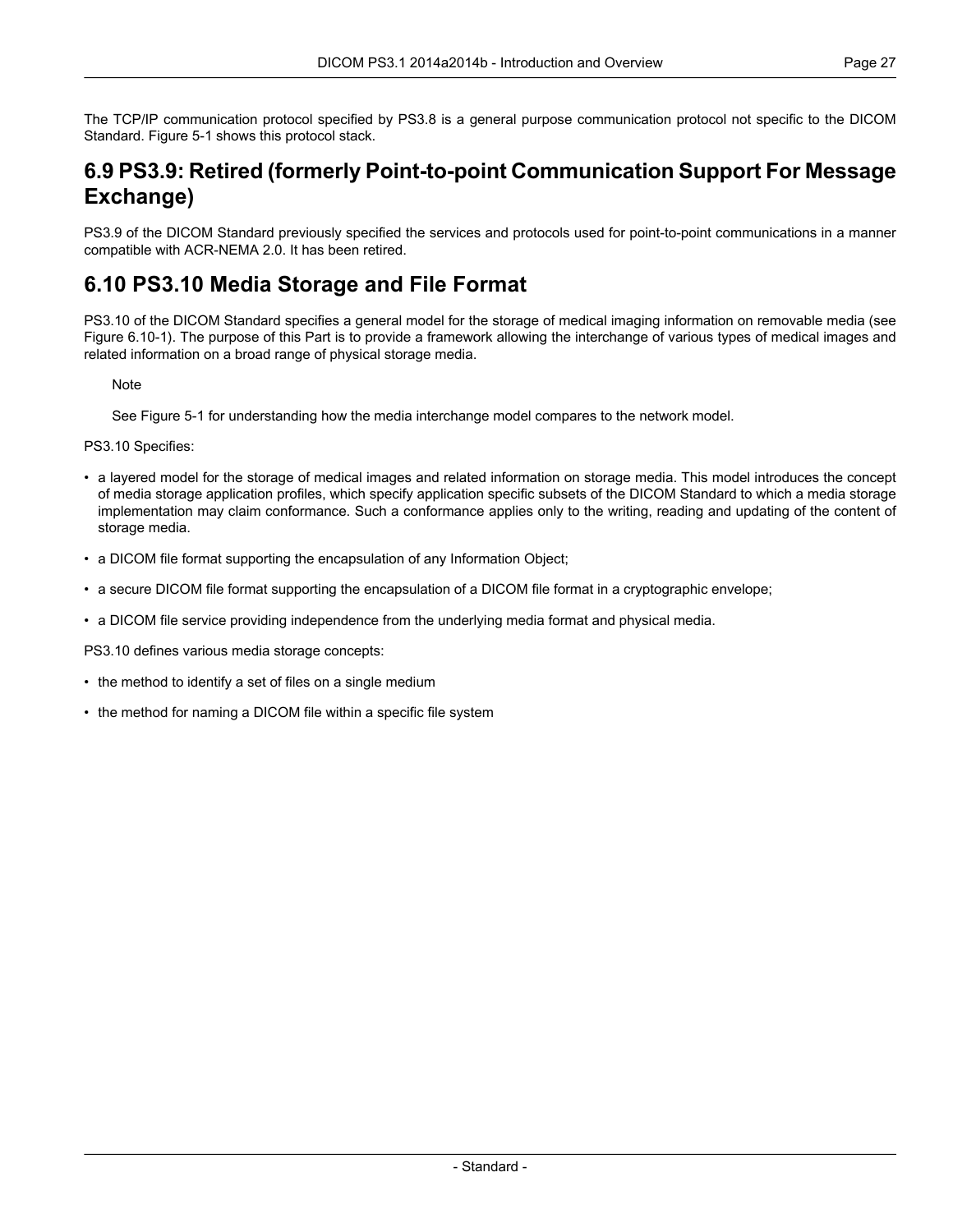<span id="page-27-1"></span>



#### <span id="page-27-0"></span>**6.11 PS3.11: Media Storage Application Profiles**

[PS3.11](part11.pdf#PS3.11) of the DICOM Standard specifies application specific subsets of the DICOM Standard to which an implementation may claim conformance. These application specific subsets will be referred to as Application Profiles in this section. Such a conformance statement applies to the interoperable interchange of medical images and related information on storage media for specific clinical uses. It follows the framework, defined in [PS3.10](part10.pdf#PS3.10), for the interchange of various types of information on storage media.

An Application Profile annex is organized into the following major parts:

- The name of the Application Profile, or the list of Application Profiles grouped in a related class
- A description of the clinical context of the Application Profile
- The definition of the media storage Service Class with the device roles for the Application Profile and associated options
- Informative section describing the operational requirements of the Application Profile
- Specification of the Information Object Classes and associated Information Objects supported and the encoding to be used for the data transfer
- The selection of media formats and physical media to be used
- Other parameters that need to be specified to ensure interoperable media interchange
- Security parameters that select the cryptographic techniques to be used with secure media storage Application Profiles

The structure of DICOM and the design of the Application Profile mechanism is such that extension to additional Information Object Classes and the new exchange media is straightforward.

**Note** 

[Figure](#page-28-4) 6.11-1 shows how individual aspects of an Application profile map to the various parts of the DICOM Standard.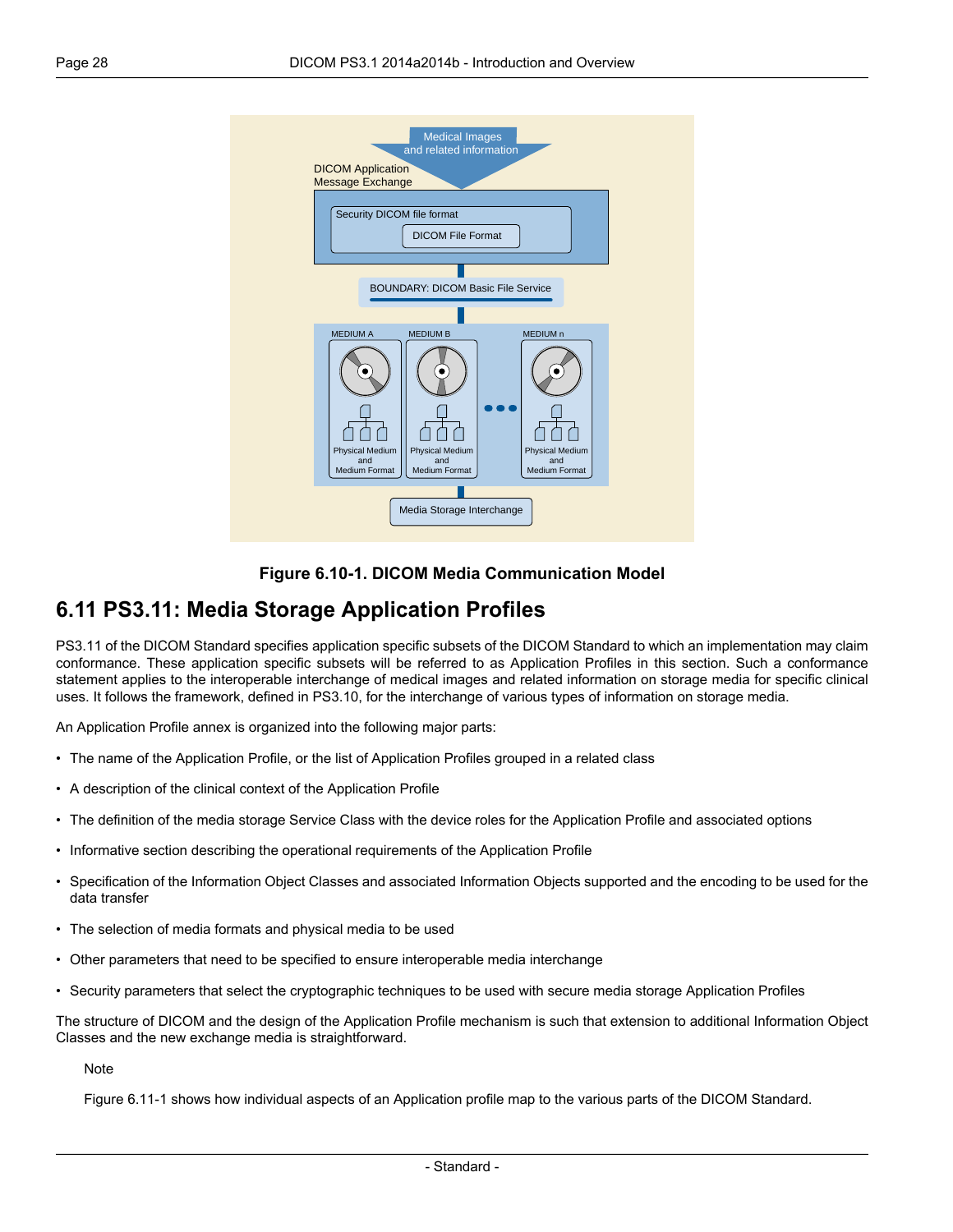<span id="page-28-4"></span>

#### **Figure 6.11-1. Relationship Between an Application Profile and Parts of DICOM**

#### <span id="page-28-0"></span>**6.12 PS3.12: Storage Functions and Media Formats For Data Interchange**

[PS3.12](part12.pdf#PS3.12) of the DICOM Standard facilitates the interchange of information between applications in medical environments by specifying:

<span id="page-28-1"></span>• A structure for describing the relationship between the media storage model and a specific physical media and media format.

• Specific physical media characteristics and associated media formats.

#### <span id="page-28-2"></span>**6.13 PS3.13: Retired (formerly Print Management Point-to-point Communication Support)**

PS3.13 previously specified the services and protocols used for point-to-point communication of print management services. It has been retired.

#### **6.14 PS3.14: Grayscale Standard Display Function**

<span id="page-28-3"></span>[PS3.14](part14.pdf#PS3.14) specifies a standardized display function for consistent display of grayscale images. This function provides methods for calibrating a particular display system for the purpose of presenting images consistently on different display media (e.g., monitors and printers).

The chosen display function is based on human visual perception. Human eye contrast sensitivity is distinctly non-linear within the luminance range of display devices. This standard uses Barten's model of the human visual system.

#### **6.15 PS3.15: Security and System Management Profiles**

[PS3.15](part15.pdf#PS3.15) of the DICOM Standard specifies security and system management profiles to which implementations may claim conformance. Security and system management profiles are defined by referencing externally developed standard protocols, such as DHCP, LDAP, TLS and ISCL. Security protocols may use security techniques like public keys and "smart cards". Data encryption can use various standardized data encryption schemes.

This part does not address issues of security policies. The standard only provides mechanisms that can be used to implement security policies with regard to the interchange of DICOM objects. It is the local administrator's responsibility to establish appropriate security policies.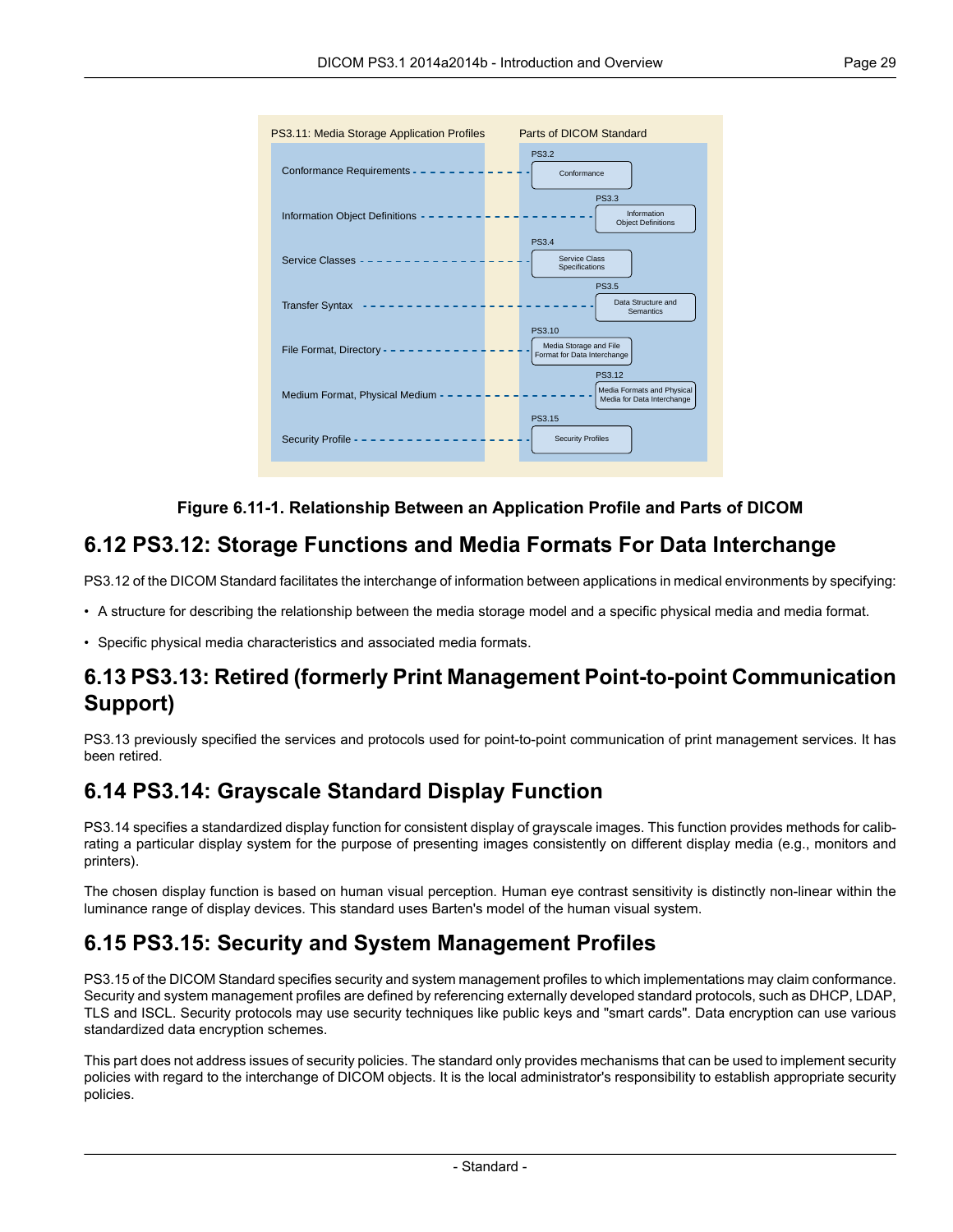#### <span id="page-29-0"></span>**6.16 PS3.16: Content Mapping Resource**

[PS3.16](part16.pdf#PS3.16) of the DICOM Standard specifies:

- templates for structuring documents as DICOM Information Objects
- sets of coded terms for use in Information Objects
- a lexicon of terms defined and maintained by DICOM
- <span id="page-29-1"></span>• country specific translations of coded terms

#### **6.17 PS3.17: Explanatory Information**

<span id="page-29-2"></span>[PS3.17](part17.pdf#PS3.17) of the DICOM Standard specifies:

• informative and normative annexes containing explanatory information

#### **6.18 PS3.18: Web Services**

[PS3.18](part18.pdf#PS3.18) of the DICOM Standard specifies the means whereby Web Services can be used for retrieving or storing a DICOM object.

Requests that retrieve data specify the media type (format) of the response body. Requests that store data specify the media type of the request body.

<span id="page-29-3"></span>The HTTP requests as defined within this standard are sufficient for the HTTP server to act as a DICOM SCU (Service Class User) to retrieve or store the requested objects from an appropriate DICOM SCP (Service Class Provider) using baseline DICOM functionality as defined in [PS3.4](part04.pdf#PS3.4) and [PS3.7,](part07.pdf#PS3.7) which is to say that the HTTP server can act as a proxy for the DICOM SCP.

#### **6.19 PS3.19: Application Hosting**

<span id="page-29-4"></span>[PS3.19](part19.pdf#PS3.19) of the DICOM Standard specifies an Application Programming Interface (API) to a DICOM based medical computing system into which programs written to that standardized interface can "plug-in" (see [Figure](#page-29-4) 6.19-1). A Hosting System implementer only needs to create the standardized API once to support a wide variety of add-on Hosted Applications.



#### **Figure 6.19-1. Interface Between a Hosted Application and a Hosting System**

In the traditional "plug-in" model, the "plug-in" is dedicated to a particular host system (e.g., a web browsing program), and might not run under other host systems (e.g., other web browsing programs). [PS3.19](part19.pdf#PS3.19) defines an API that may be implemented by any Hosting System. A "plug-in" Hosted Application written to the API would be able run in any environment provided by a Hosting System that implements that API (see [Figure](#page-30-1) 6.19-2).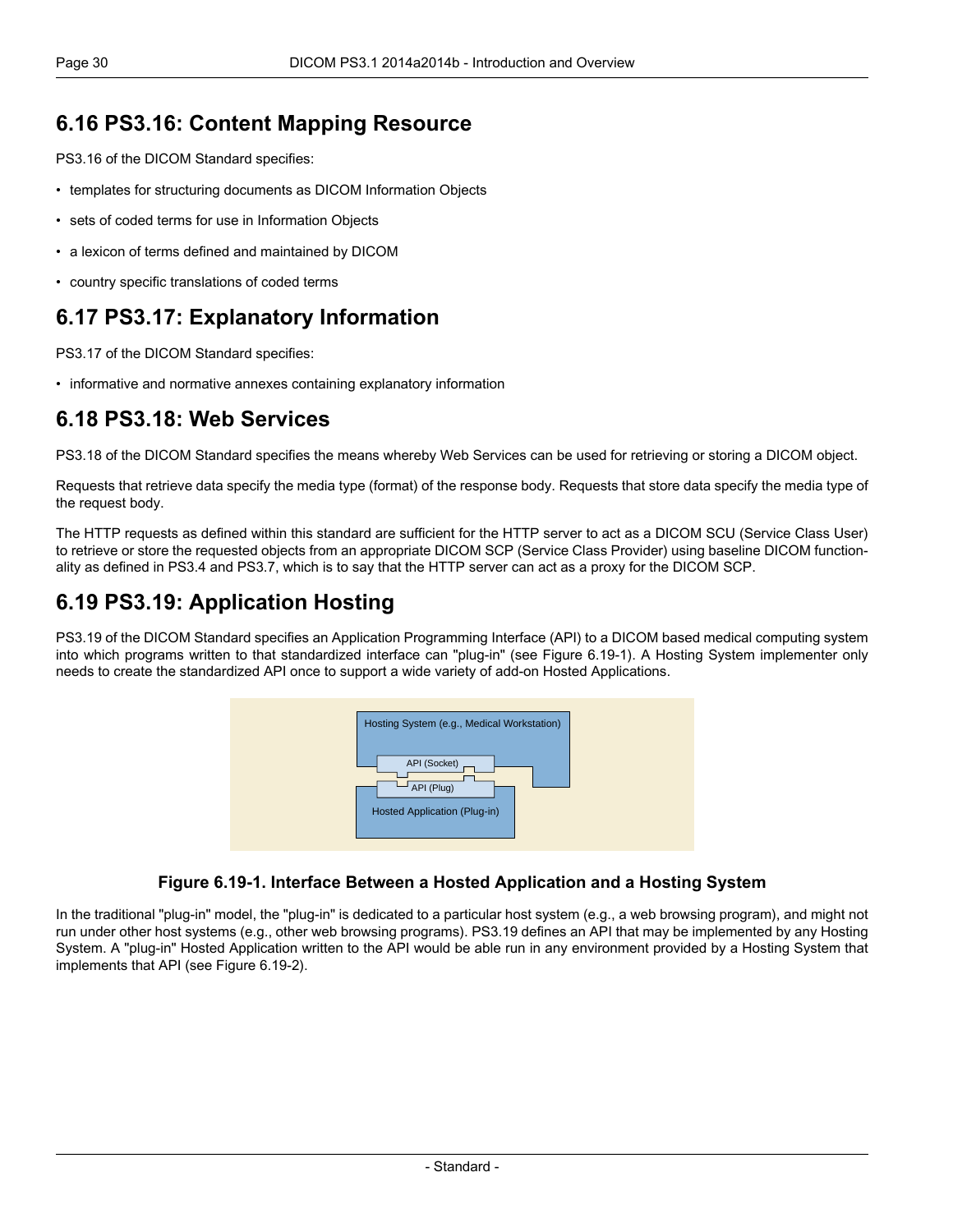<span id="page-30-1"></span>

#### **Figure 6.19-2. Illustration of Platform Independence via the Hosted Application**

<span id="page-30-0"></span>[PS3.19](part19.pdf#PS3.19) specifies both the interactions and the Application Programming Interfaces (API) between Hosting Systems and Hosted Applications. [PS3.19](part19.pdf#PS3.19) also defines the data models that are used by the API.

#### **6.20 PS3.20: Transformation of DICOM to and From HL7 Standards**

[PS3.20](part20.pdf#PS3.20) of the DICOM Standard specifies:

• Transformations of DICOM data to and from HL7 standards.